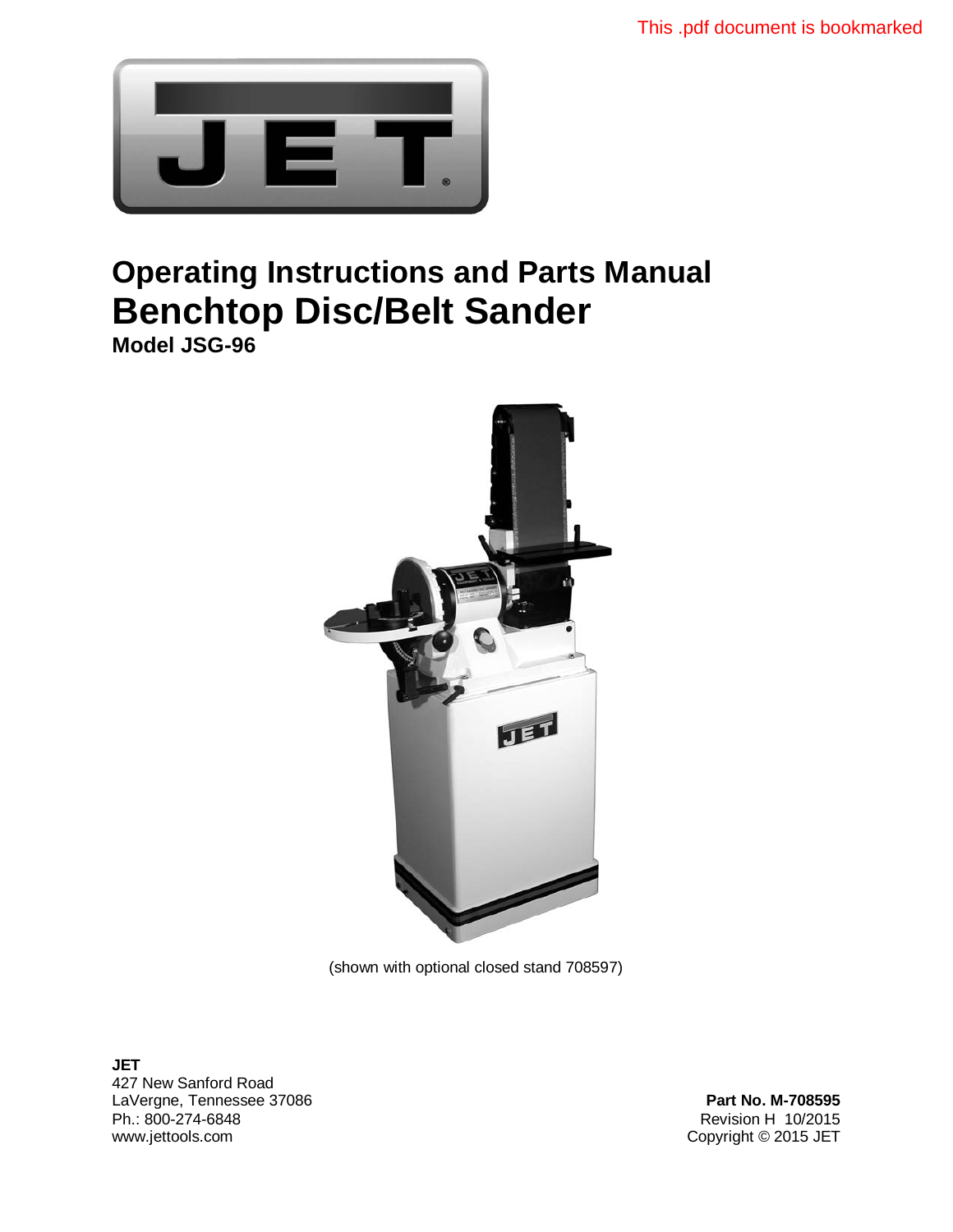# **Warranty and Service**

JET warrants every product it sells against manufacturers' defects. If one of our tools needs service or repair, please contact Technical Service by calling 1-800-274-6846, 8AM to 5PM CST, Monday through Friday.

#### **Warranty Period**

The general warranty lasts for the time period specified in the literature included with your product or on the official JET branded website.

- JET products carry a limited warranty which varies in duration based upon the product. (See chart below)
- Accessories carry a limited warranty of one year from the date of receipt.
- Consumable items are defined as expendable parts or accessories expected to become inoperable within a reasonable amount of use and are covered by a 90 day limited warranty against manufacturer's defects.

#### **Who is Covered**

This warranty covers only the initial purchaser of the product from the date of delivery.

#### **What is Covered**

This warranty covers any defects in workmanship or materials subject to the limitations stated below. This warranty does not cover failures due directly or indirectly to misuse, abuse, negligence or accidents, normal wear-and-tear, improper repair, alterations or lack of maintenance. JET woodworking machinery is designed to be used with Wood. Use of these machines in the processing of metal, plastics, or other materials outside recommended guidelines may void the warranty. The exceptions are acrylics and other natural items that are made specifically for wood turning.

#### **Warranty Limitations**

Woodworking products with a Five Year Warranty that are used for commercial or industrial purposes default to a Two Year Warranty. Please contact Technical Service at 1-800-274-6846 for further clarification.

#### **How to Get Technical Support**

Please contact Technical Service by calling 1-800-274-6846. **Please note that you will be asked to provide proof of initial purchase when calling.** If a product requires further inspection, the Technical Service representative will explain and assist with any additional action needed. JET has Authorized Service Centers located throughout the United States. For the name of an Authorized Service Center in your area call 1-800-274-6846 or use the Service Center Locator on the JET website.

#### **More Information**

JET is constantly adding new products. For complete, up-to-date product information, check with your local distributor or visit the JET website.

#### **How State Law Applies**

This warranty gives you specific legal rights, subject to applicable state law.

#### **Limitations on This Warranty**

JET LIMITS ALL IMPLIED WARRANTIES TO THE PERIOD OF THE LIMITED WARRANTY FOR EACH PRODUCT. EXCEPT AS STATED HEREIN, ANY IMPLIED WARRANTIES OF MERCHANTABILITY AND FITNESS FOR A PARTICULAR PURPOSE ARE EXCLUDED. SOME STATES DO NOT ALLOW LIMITATIONS ON HOW LONG AN IMPLIED WARRANTY LASTS, SO THE ABOVE LIMITATION MAY NOT APPLY TO YOU. JET SHALL IN NO EVENT BE LIABLE FOR DEATH, INJURIES TO PERSONS OR PROPERTY, OR FOR INCIDENTAL, CONTINGENT, SPECIAL, OR CONSEQUENTIAL DAMAGES ARISING FROM THE USE OF OUR PRODUCTS. SOME STATES DO NOT ALLOW THE EXCLUSION OR LIMITATION OF INCIDENTAL OR CONSEQUENTIAL DAMAGES, SO THE ABOVE LIMITATION OR EXCLUSION MAY NOT APPLY TO YOU.

JET sells through distributors only. The specifications listed in JET printed materials and on official JET website are given as general information and are not binding. JET reserves the right to effect at any time, without prior notice, those alterations to parts, fittings, and accessory equipment which they may deem necessary for any reason whatsoever. JET® branded products are not sold in Canada by JPW Industries, Inc.

#### **Product Listing with Warranty Period**

| 90 Days - Parts: Consumable items                                                                        |
|----------------------------------------------------------------------------------------------------------|
| 1 Year - Motors; Machine Accessories                                                                     |
| 2 Year - Metalworking Machinery; Electric Hoists, Electric Hoist Accessories; Woodworking Machinery used |
| for industrial or commercial purposes                                                                    |
| 5 Year - Woodworking Machinery                                                                           |
| Limited Lifetime - JET Parallel clamps; VOLT Series Electric Hoists; Manual Hoists; Manual Hoist         |
| Accessories; Shop Tools; Warehouse & Dock products; Hand Tools; Air Tools                                |

NOTE: JET is a division of JPW Industries, Inc. References in this document to JET also apply to JPW Industries, Inc., or any of its successors in interest to the JET brand.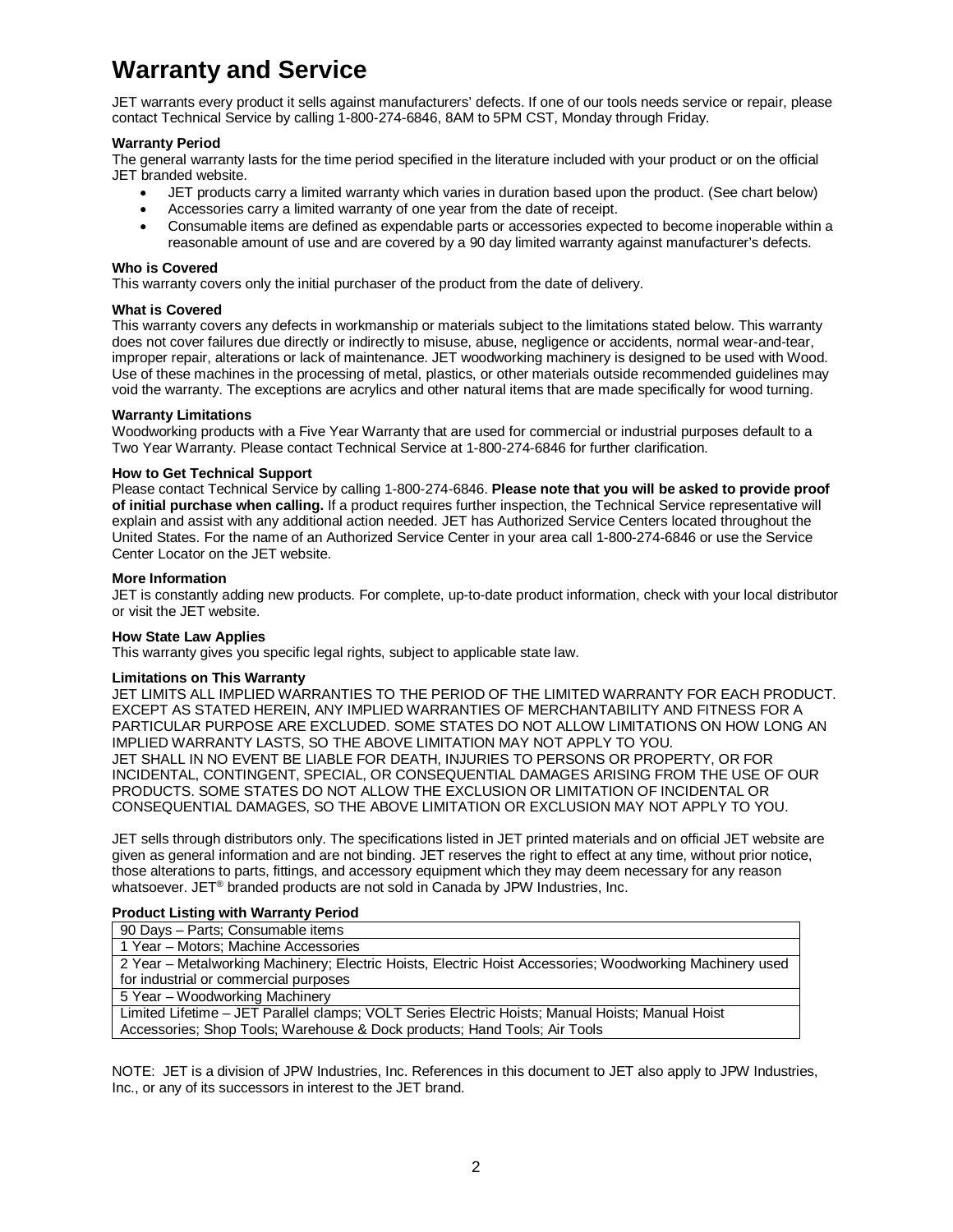# **Table of Contents**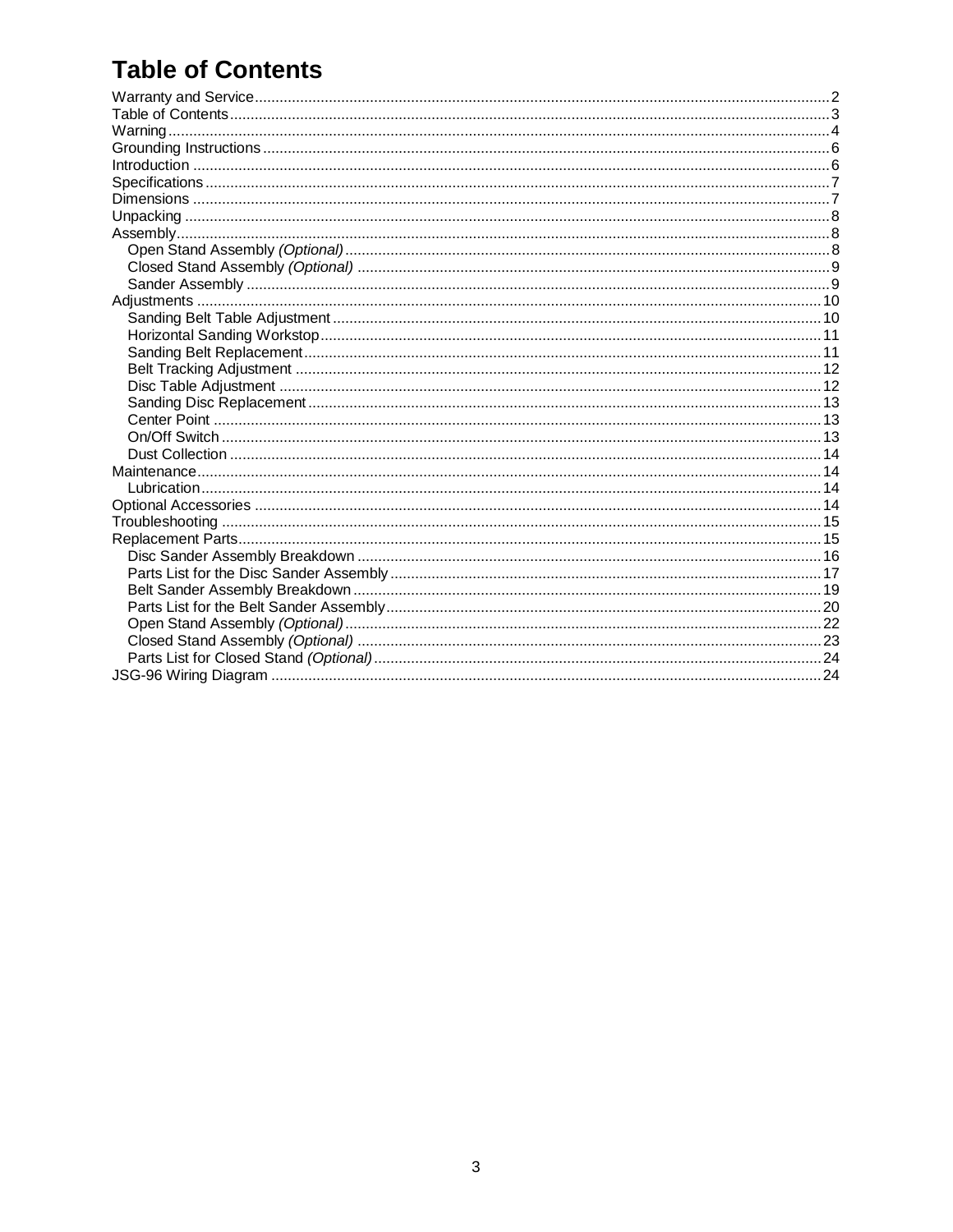

**Wear eye protection.** 

**Always keep guards in place and in proper operating condition. Do not operate the machine without the guards for any reason.** 

**This disc/belt sander is intended to be used with wood and wood products only. Use of this disc/belt sander and a dust collector with metal products is a potential fire hazard.** 

**Support the workpiece adequately at all times during operation; maintain control of the work at all times.** 

**This disc/belt sander is designed and intended for use by properly trained and experienced personnel only. If you are not familiar with the proper and safe operation of a disc/belt sander, do not use until proper training and knowledge have been obtained.** 

- **REMOVE ADJUSTING KEYS AND WRENCHES.** Form a habit of checking to see that keys and adjusting wrenches are removed from the machine before turning it on.
- **KEEP THE WORK AREA CLEAN**. Cluttered areas and benches invite accidents.
- **DON'T USE IN A DANGEROUS ENVIRONMENT.** Don't use power tools in damp or wet locations, or expose them to rain. Keep work area well lighted.
- **KEEP CHILDREN AWAY.** All visitors should be kept a safe distance from the work area.
- **MAKE THE WORKSHOP KIDPROOF** with padlocks, master switches, or by removing starter keys.
- **DON'T FORCE THE MACHINE.** It will do the job better and safer at the rate for which it was designed.
- **USE THE RIGHT TOOL.** Don't force a machine or attachment to do a job for which it was not designed.
- **USE THE PROPER EXTENSION CORD.** Make sure your extension cord is in good condition. When using an extension cord, be sure to use one heavy enough to carry the current your machine will draw. An undersized cord will cause a drop in the line voltage resulting in power loss and overheating. The table following shows the correct size to use depending on the cord length and nameplate ampere rating. If in doubt, use the next heavier gauge. Remember, the smaller the gauge number, the heavier the cord.

| Volts | <b>Total Length of Cord in Feet</b> |    |                 |        |
|-------|-------------------------------------|----|-----------------|--------|
| 120V  | ∼                                   | 50 | 10 <sup>c</sup> | $\sim$ |
|       | <b>AWG</b>                          |    |                 |        |
|       | 16                                  | 16 |                 |        |

- **WEAR PROPER APPAREL.** Do not wear loose clothing, gloves, neckties, rings, bracelets, or other jewelry which may get caught in moving parts. Nonslip footwear is recommended. Wear protective hair covering to contain long hair.
- **ALWAYS USE SAFETY GLASSES.** Also use face or dust masks if the cutting operation is dusty. Everyday eyeglasses only have impact resistant lenses; they are not safety glasses.
- **DON'T OVERREACH.** Keep proper footing and balance at all times.
- **MAINTAIN TOOLS WITH CARE.** Keep tools sharp and clean for best and safest performance. Follow instructions for lubricating and changing accessories.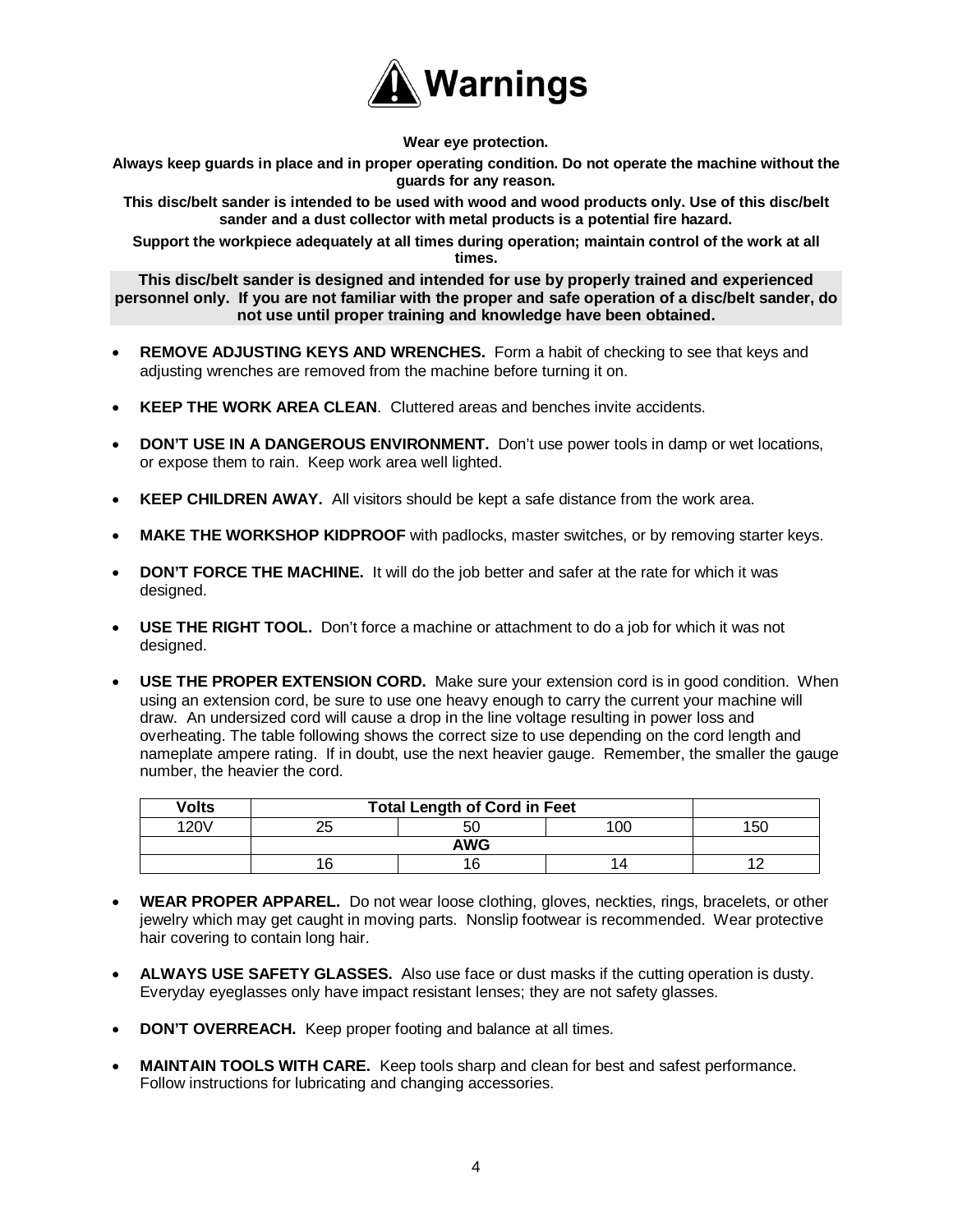- **ALWAYS DISCONNECT THE MACHINE FROM THE POWER SOURCE BEFORE SERVICING.**
- **REDUCE THE RISK OF UNINTENTIONAL STARTING.** Make sure the switch is in the off position before plugging in.
- **USE RECOMMENDED ACCESSORIES**. The use of accessories and attachments not recommended by JET may cause hazards or risk of injury to persons.
- **NEVER STAND ON A MACHINE.** Serious injury could occur if the machine is tipped.
- **CHECK DAMAGED PARTS.** Before further use of the machine, a guard or other part that is damaged should be carefully checked to determine that it will operate properly and perform its intended function - check for alignment of moving parts, binding of moving parts, breakage of parts, mounting, and any other conditions that may affect its operation. A guard or other part that is damaged should be properly repaired or replaced.
- **NEVER LEAVE THE MACHINE RUNNING UNATTENDED. TURN POWER OFF.** Don't leave the machine until it comes to a complete stop.
- **SOME DUST CREATED** by power sanding, sawing, grinding, drilling and other construction activities contains chemicals known to cause cancer, birth defects or other reproductive harm. Some examples of these chemicals are:
	- Lead from lead based paint
	- Crystalline silica from bricks and cement and other masonry products, and
	- Arsenic and chromium from chemically-treated lumber.

Your risk from those exposures varies, depending on how often you do this type of work. To reduce your exposure to these chemicals: work in a well ventilated area, and work with approved safety equipment, such as those dust masks that are specifically designed to filter out microscopic particles

- **DO NOT** operate tool while under the influence of drugs, alcohol or any medication.
- **AVOID** kickback by sanding in accordance with directional arrows. Sand on downward side of disc. Sanding on the upward side could cause the workpiece to fly up causing injury.
- **SAND** with the grain of the wood.
- **DO NOT** sand pieces of material that are too small to be safely supported.
- **WHEN** sanding a large workpiece, provide additional support at table height.
- **ADDITIONAL INFORMATION** regarding the safe and proper operation of this product is available from the the National Safety Council, 1121 Spring Lake Drive, Itasca, IL 60143-3201, in the Accident Prevention Manual for Industrial Operations and also in the safety Data Sheets provided by the NSC. Please also refer to the American National Standards Institute ANSI 01.1 Safety Requirements for Woodworking Machinery and the U.S. Department of Labor OSHA 1910.213 Regulations.
- **SAVE THESE INSTRUCTIONS** refer to them often and use them to instruct others.

#### **Familiarize yourself with the following safety notices used in this manual:**



 This means that if precautions are not heeded, it may result in minor injury and/or possible machine damage.

**AWARNING** This means that if precautions are not heeded, it may result in serious or even fatal injury.

5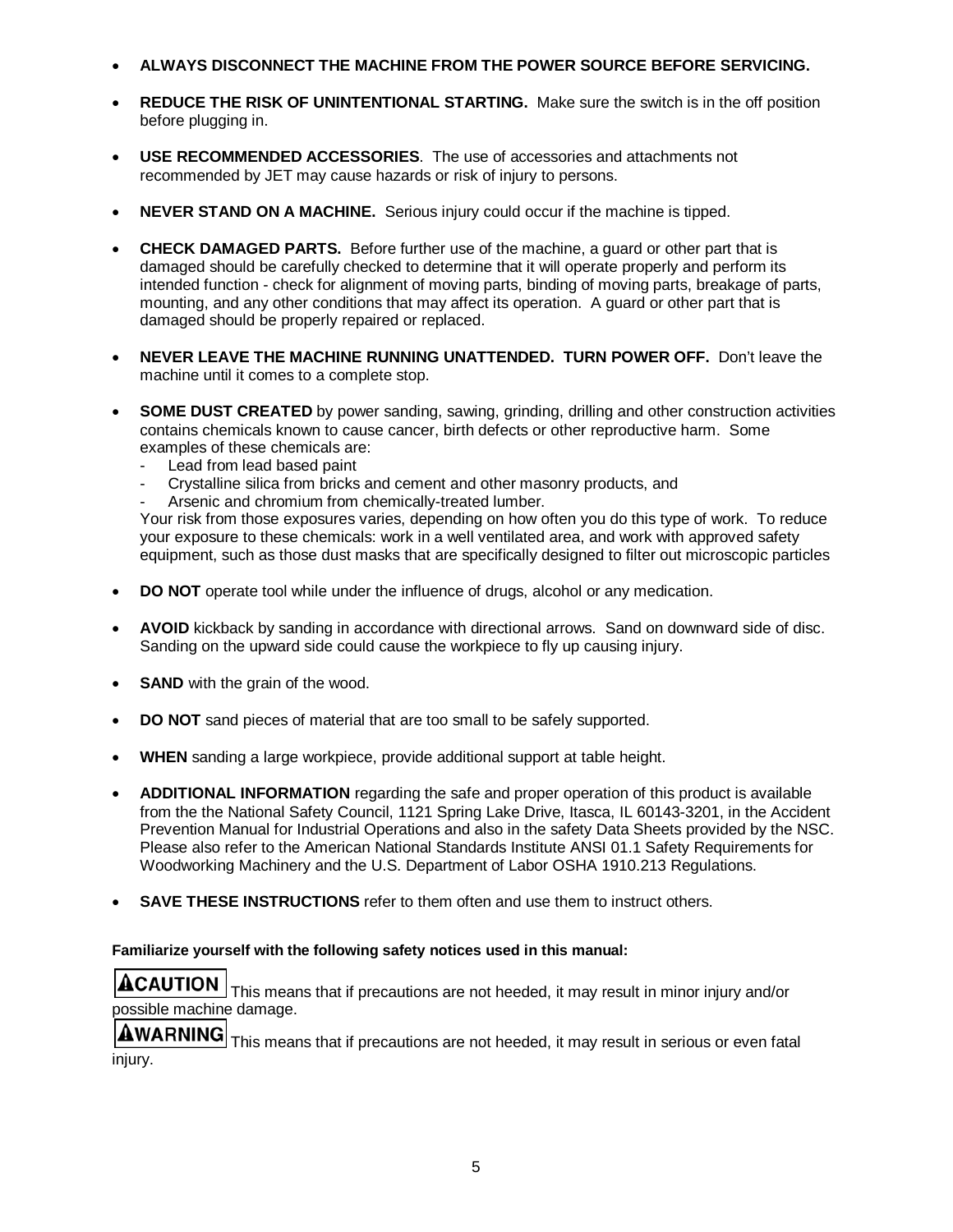# **Grounding Instructions**

#### **WARNING** Electrical connections must be made by a qualified electrician in compliance with all **relevant codes. This machine must be properly grounded to help prevent electrical shock and possible fatal injury.**

In the event of a malfunction or breakdown, grounding provides a path of least resistance for electric current to reduce the risk of electric shock. This tool is equipped with an electric cord having an equipment-grounding conductor and a grounding plug. The plug must be plugged into a matching outlet that is properly installed and grounded in accordance with all local codes and ordinances.

Do not modify the plug provided. If it will not fit the outlet, have the proper outlet installed by a qualified electrician.

Improper connection of the equipment-grounding conductor can result in a risk of electric shock. The conductor, with insulation having an outer surface that is green with or without yellow stripes, is the equipmentgrounding conductor. If repair or replacement of the electric cord or plug is necessary, do not connect the equipment-grounding conductor to a live terminal.

Check with a qualified electrician or service personnel if the grounding instructions are not completely understood, or if in doubt as to whether the tool is properly grounded. Use only three wire extension cords that have three-prong grounding plugs and three-pole receptacles that accept the tool's plug.

Repair or replace a damaged or worn cord immediately.

#### **115 Volt Operation**

As received from the factory, your sander is ready to run at 115 volt operation. This sander, when wired for 115 volt, is intended for use on a circuit that has an outlet and a plug that looks like the one illustrated in (A). A temporary adapter, which looks like the adapter as illustrated in (B), may be used to connect this plug to a twopole receptacle, as shown in (B) if a properly grounded outlet is not available. The temporary adapter should only be used until a properly grounded outlet can be installed by a qualified electrician**. This adapter is not applicable in Canada.** The green colored rigid ear, lug, or tab, extending from the adapter, must be connected to a permanent ground such as a properly grounded outlet box, as shown in (B).



### **Introduction**

This manual is provided by JET, covering the safe operation and maintenance procedures for a JET Model JSG-96 Disc/Belt Sander. This manual contains instructions on installation, safety precautions, general operating procedures, maintenance instructions and parts breakdown. This machine has been designed and constructed to provide consistent, long-term operation if used in accordance with instructions set forth in this manual. If there are any questions or comments, please contact either your local supplier or JET. JET can also be reached at our web site: www.jettools.com.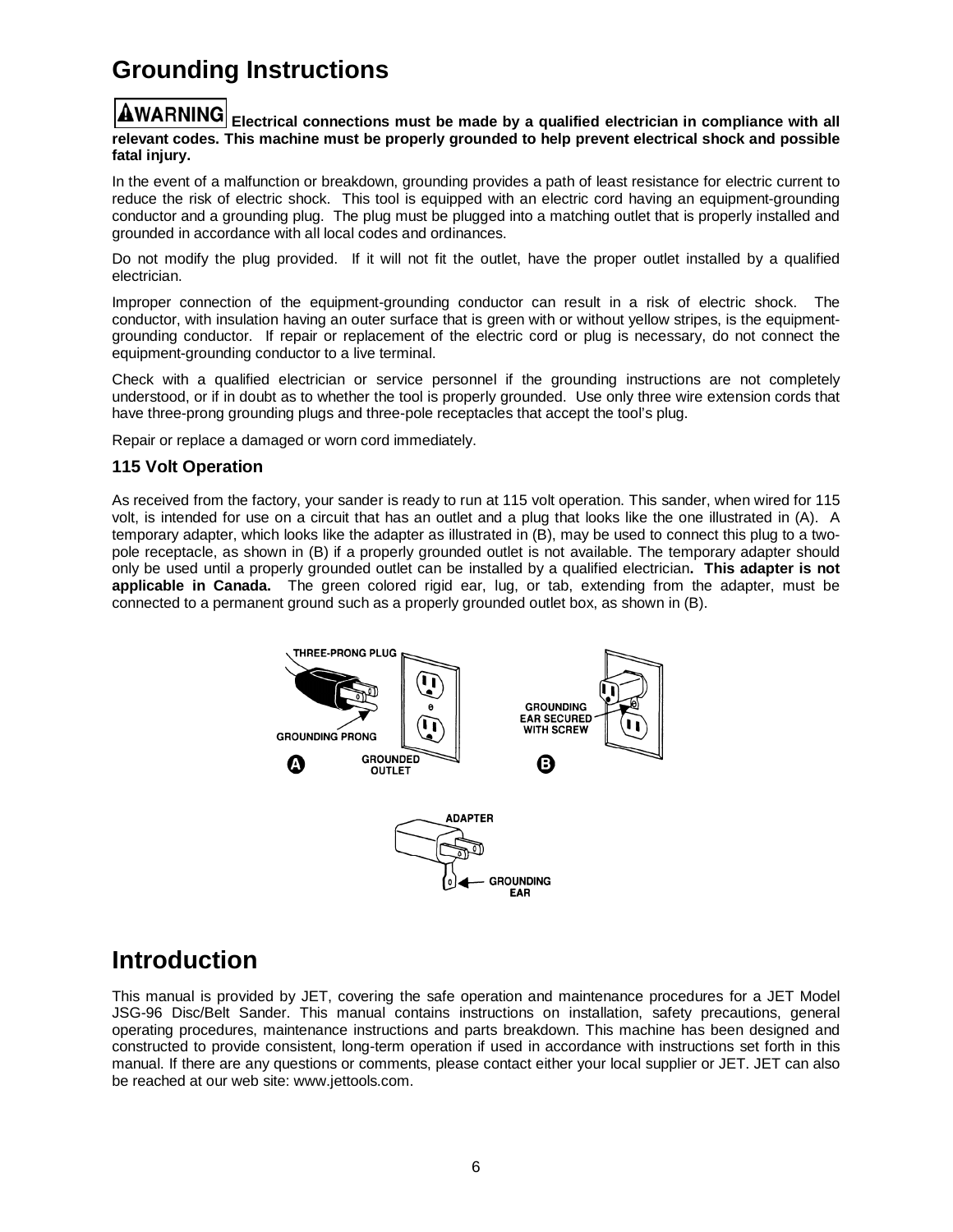# **Specifications**

The above specifications were current at the time this manual was published, but because of our policy of continuous improvement, JET reserves the right to change specifications at any time and without prior notice, without incurring obligations.

# **Dimensions**

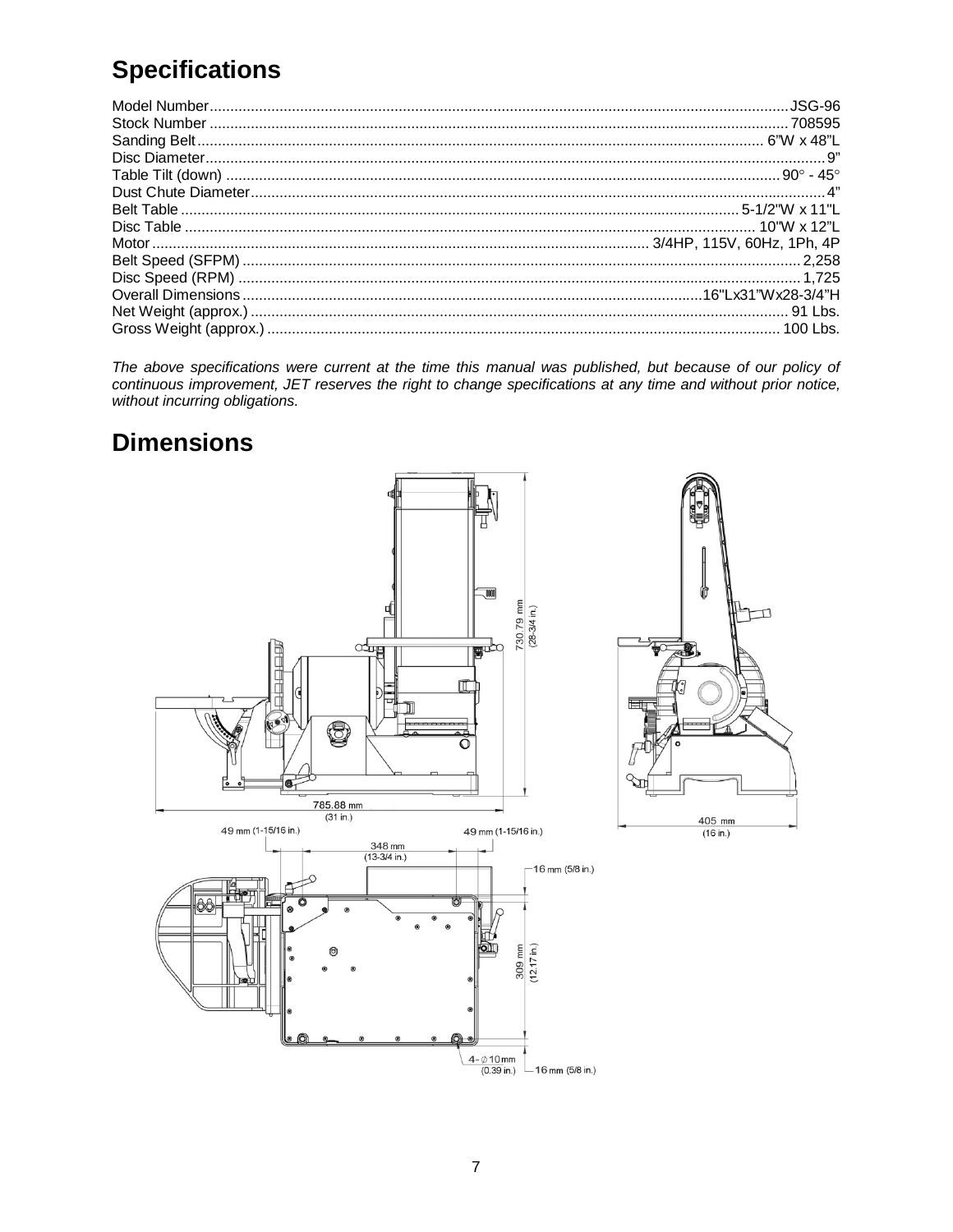# **Unpacking**

Open shipping container and check for shipping damage. Report any damage immediately to your distributor and shipping agent. Do not discard any shipping material until the Sander is assembled and running properly.

Compare the contents of your container with the following parts list to make sure all parts are intact. Missing parts, if any, should be reported to your distributor.

#### **Contents of Main Carton (708595)**

- 1 Sander
- 1 Sanding Belt
- 1 Sanding Disc
- 2 Tables
- 1 Center Point
- 3 Handles
- 2 5/16" Flat Washers
- 1 Miter Gauge
- 1 Owner's Manual
- 1 Warranty Card

#### **Tools Required for Assembly**

- 1 13mm Wrench or socket (for stand)
- 1 12mm Wrench or socket (for stand)

## **Assembly**

**AWARNING Read and understand the entire contents of this manual before attempting assembly or operation of the disc/belt sander. Failure to comply may cause serious injury.** 

Consult the breakdown drawings at the back of this manual if further clarification is needed on assembly instructions.

### **Open Stand Assembly** *(Optional)*

- 1. Match the hole patterns in the stand legs with the hole patterns in the stand top pieces. Mount the legs to the outside of the top pieces using sixteen 5/16"x5/8" carriage bolts and sixteen 5/16" lock nuts. Do not tighten until the stand has been assembled and is sitting level on the floor. **Note**: Flange of long top pieces overlap flange of short top pieces.
- 2. Install the leveling pads in the bottom hole of legs with eight 3/8" hex nuts and eight 3/8" flat washers.
- 3. Mount the belt rack to the stand by inserting the 90° bend through the stand and securing the rack in place with a 3/8"x3/4" hex cap bolt, two 3/8" flat washers and a 3/8" hex nut.



*Main Carton Contents #708595* 



*Open Stand Contents #708596 (optional)* 



*Closed Stand Contents #708597 (optional)*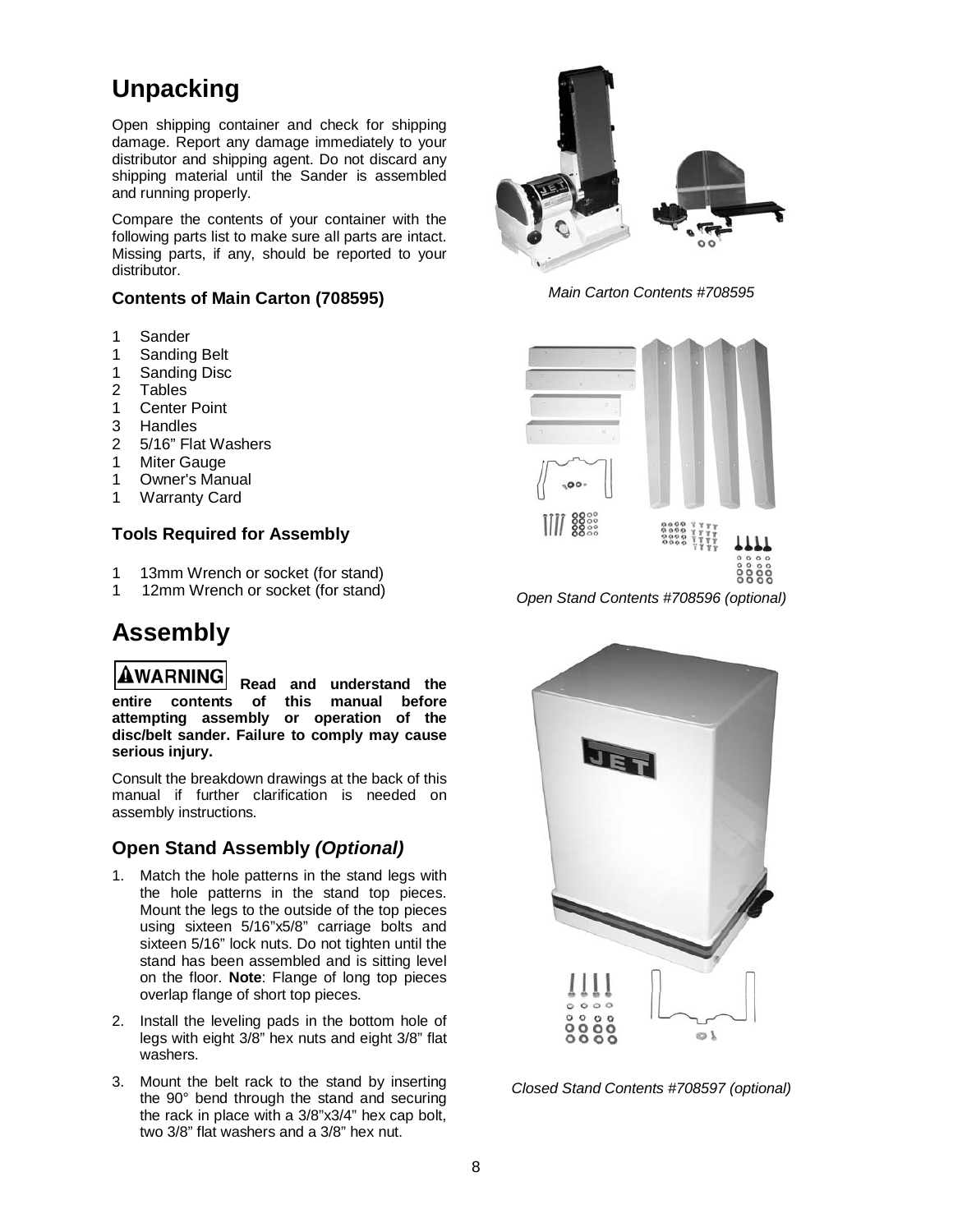### **Closed Stand Assembly** *(Optional)*

Mount the belt rack to the stand by inserting the 90° bend through the stand and securing the rack in place with a hex cap bolt, and a flat washer.

#### **Sander Assembly**

### ACAUTION

**Machine is heavy; use care when lifting out of the shipping carton and moving to a final location. Stand or bench must be stable enough to support weight of machine.**

1. Move the sander to a workbench or one of JET's optional stands. Bolt the unit firmly to secure in place. (See page 7 for hole spacing.)

**JET's closed stand** uses four 3/8"x3" hex cap bolts, four 3/8" lock washers, eight 3/8" flat washers, and four hex nuts provided with the stand.

**JET's open stand** uses four 3/8"x3" hex cap bolts, four 3/8" lock washers and eight 3/8" flat washers, and four hex nuts provided with the stand.

- 2. Mount the sanding disc table assembly (A, Fig. 1) to the sander base. Insert the rod (B, Fig. 1) into the base and secure in place using the 5/16" handle (C, Fig. 1). The handle should tighten against the flat portion of the rod.
- 3. Mount the sanding belt table (A, Fig. 2) to the sander with two 5/16"x1-1/4" locking handles (B, Fig. 2), two 5/16" flat washers. The handle stud needs to go through the upper slot, and the guide pin (C, Fig. 2 & Figure 3) located on the sander should rest in the lower slot.

**Note:** The belt table can be removed and the disc table can be used in its place. There are two holes in the base, below the sanding belt, that will accommodate the disc table's support rod and locking handle.



*Figure 1* 



*Figure 2* 



*Figure 3*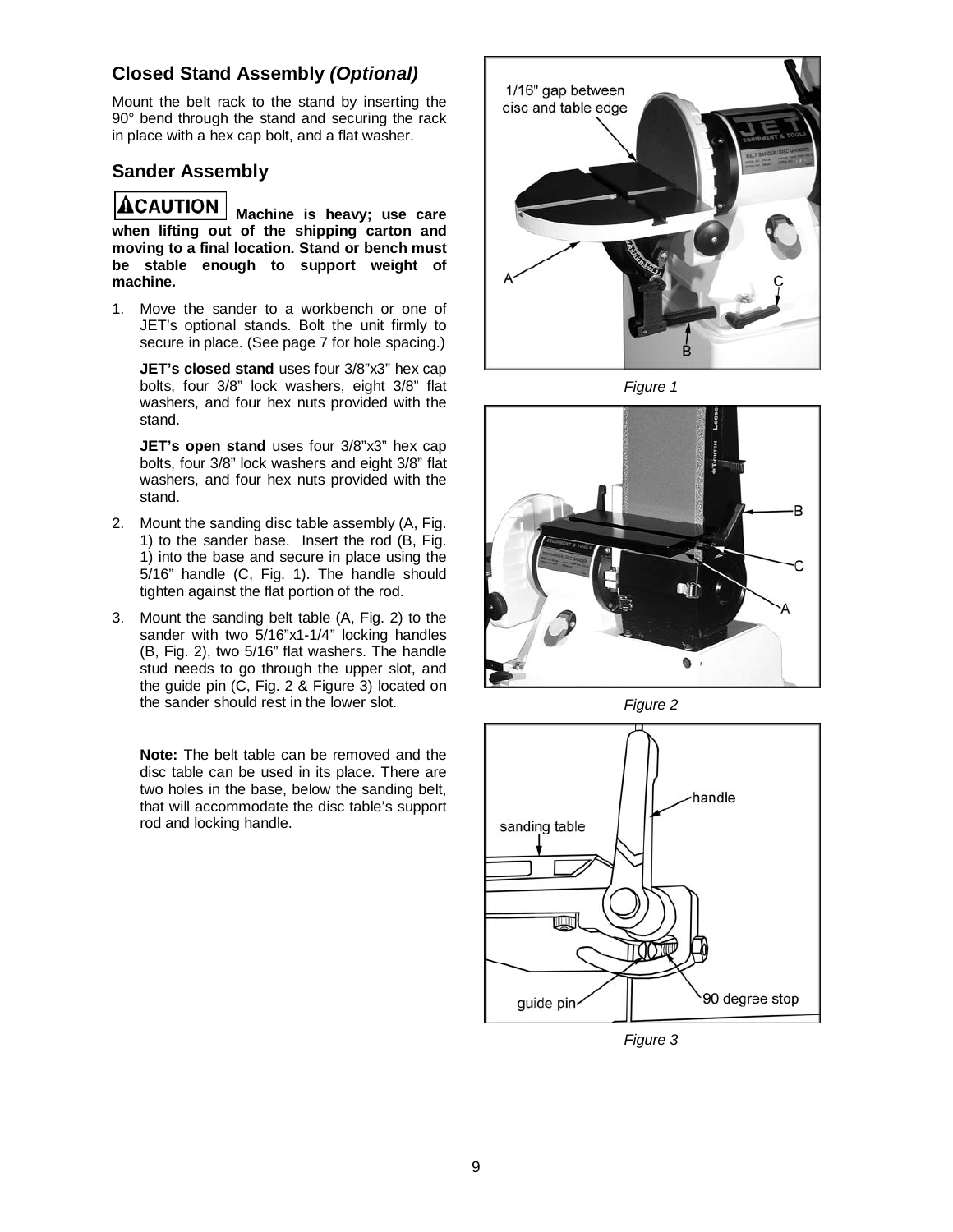### **Adjustments**

### **Sanding Belt Table Adjustment**

**AWARNING** Always disconnect the sander **from the power source before servicing or making any adjustments. Failure to comply may cause serious injury.**

- 1. Place a square on the sanding belt table with one edge along the graphite pad, or sanding belt (Figure 4).
- 2. If the table is not square to the belt adjust the table by loosening the two locking handles. Adjust to the square position and tighten handles.
- 3. Place a combination square (A, Fig. 5) in the miter gauge slot (B, Fig. 5) and check the distance from the slot to the edge of the sanding belt. Slide the square along the slot to the other end of the belt and check the distance. The distances should be equal to ensure that the miter gauge travels parallel to the belt. Loosen the two socket head cap screws at the bottom of the table, which hold the table and left trunnion in place to adjust the distance.
- 4. Always maintain a gap of approximately 1/16" between the table edge and belt. Once the table is square and parallel to the belt adjust the 90° stop. Loosen the hex nut and tighten the set screw until it contacts the guide pin, (Figure 6). Tighten the hex nut. Repeat for the other side.
- 5. If you need to sand at a precise angle, loosen the handles that secure the table in place. Set a combination square on the table and adjust to the desired angle. Always maintain a gap of approximately 1/16" between the table edge and belt.

**Note:** The belt table can be removed and the disc table can be used in its place. There are two holes in the base, below the sanding belt, that will accommodate the disc table's support rod and locking handle.



*Figure 4* 



*Figure 5* 



*Figure 6*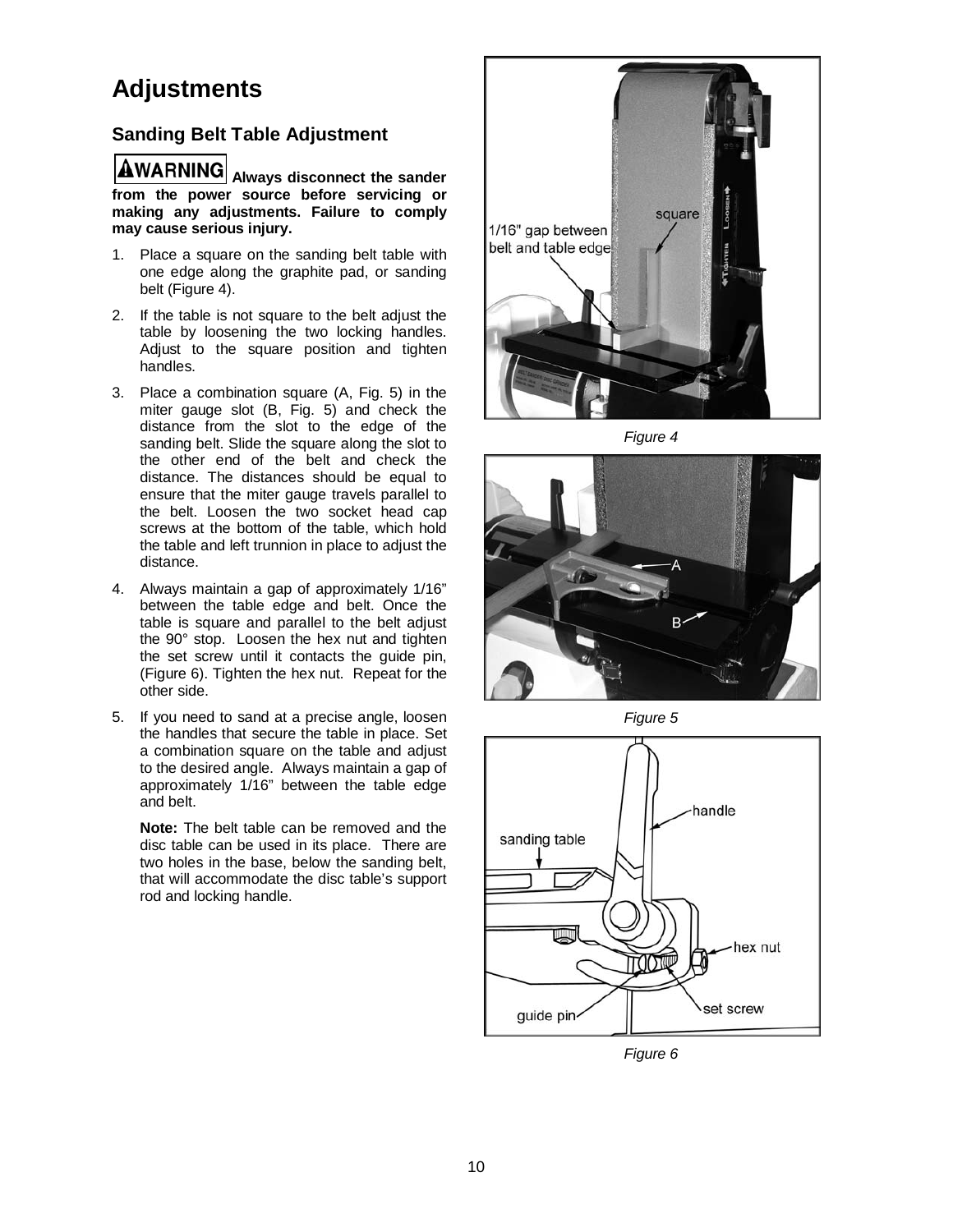### **Horizontal Sanding Workstop**

- 1. Loosen the socket head cap screw (A, Fig. 7) so that the sanding belt can be rotated to the horizontal position.
- 2. Rotate the sander until the stop (B, Fig. 7) contacts the sander base. Tighten the socket head cap screw.
- 3. When the sanding belt is used in the horizontal position, the table may be used as a workstop, as shown in Figure 7.

### **Sanding Belt Replacement**

- 1. Disconnect the machine from the power source.
- 2. Remove the handle (A, Fig. 8).
- 3. Release two latches (B, Fig. 8) and open the doors.
- 4. Pivot the trunnion assembly (A, Fig. 9) out of the way.
- 5. Release the belt tension by moving the tension handle to the "Loosen" position.
- 6. Slide the belt off of both sanding drums.
- 7. Slide new 6"x48" sanding belt over both sanding drums, making sure the belt will travel in the direction of the arrow located on the inside of the belt.
- 8. Re-apply belt tension by moving the tension handle to the "Tighten" position. See "Belt Tracking Adjustment".



*Figure 7* 



*Figure 8* 



*Figure 9*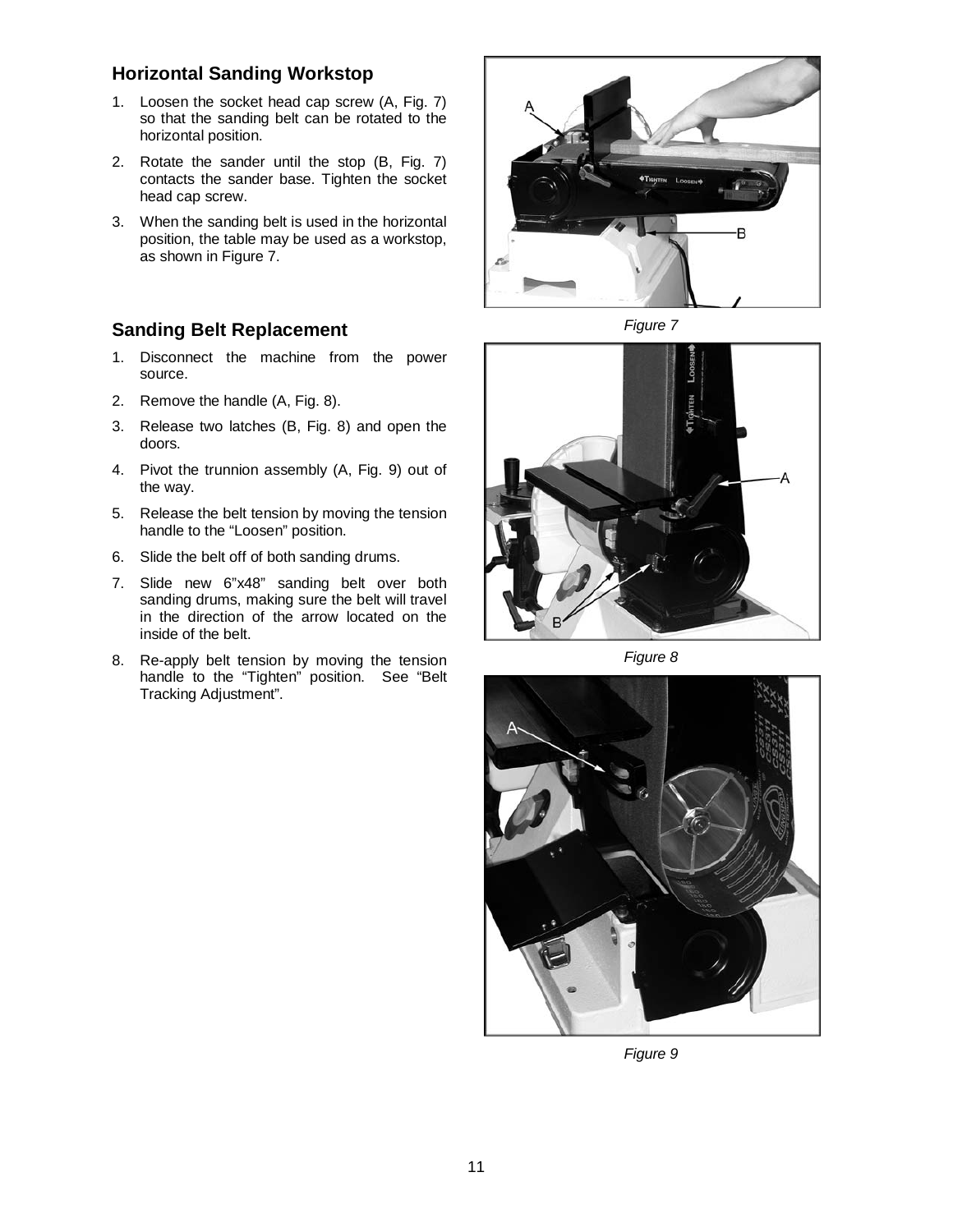#### **Belt Tracking Adjustment**

- 1. Connect the machine to the power source. One time quickly turn the machine "ON" and "OFF". This will allow you to view the belt's tendency to run down the middle, to the right, or to the left. The belt should run centered on the sanding drums. Do not let the belt run off the drum to the right or left. The belt will tear when it contacts parts of the machine.
- 2. Disconnect the machine from the power source. Move the tension handle (A, Fig. 10) to the "Loosen" position. Center the belt again and move the handle to the "Tighten" position.
- 3. Release the tracking lock (B, Fig. 10) by pulling up on the handle. If the belt has a tendency to track left of center, turn the adjusting knob (C, Fig. 10) counterclockwise until the belt tracks in the center.
- 4. If the belt has a tendency to track right of center, turn the adjusting knob clockwise until the belt tracks in the center.
- 5. Secure the tracking lock by pushing the lever down. Note: when tightening the tracking lock the belt may tend to move to the left.
- 6. Fine tune tracking by turning the adjusting knob (C, Fig. 10).

**Note:** To prevent the sanding belt from stretching and to prolong belt life, remove tension from the belt if not using for a long period of time.



*Figure 10* 



*Figure 11* 

### **Disc Table Adjustment**

- 1. Disconnect machine from the power source.
- 2. Place a square on the table next to the sanding disc (Figure 11). Loosen locking handle and move the table to 90°. Tighten locking handles.
- 3. Place a combination square (A, Fig. 12) in the miter gauge slot (B, Fig. 12) and check the distance from the slot to the edge of the sanding disc. Slide the square along the slot to the other end of the disc and check the distance. The distances should be equal to ensure that the miter gauge travels parallel to the disc.



*Figure 12*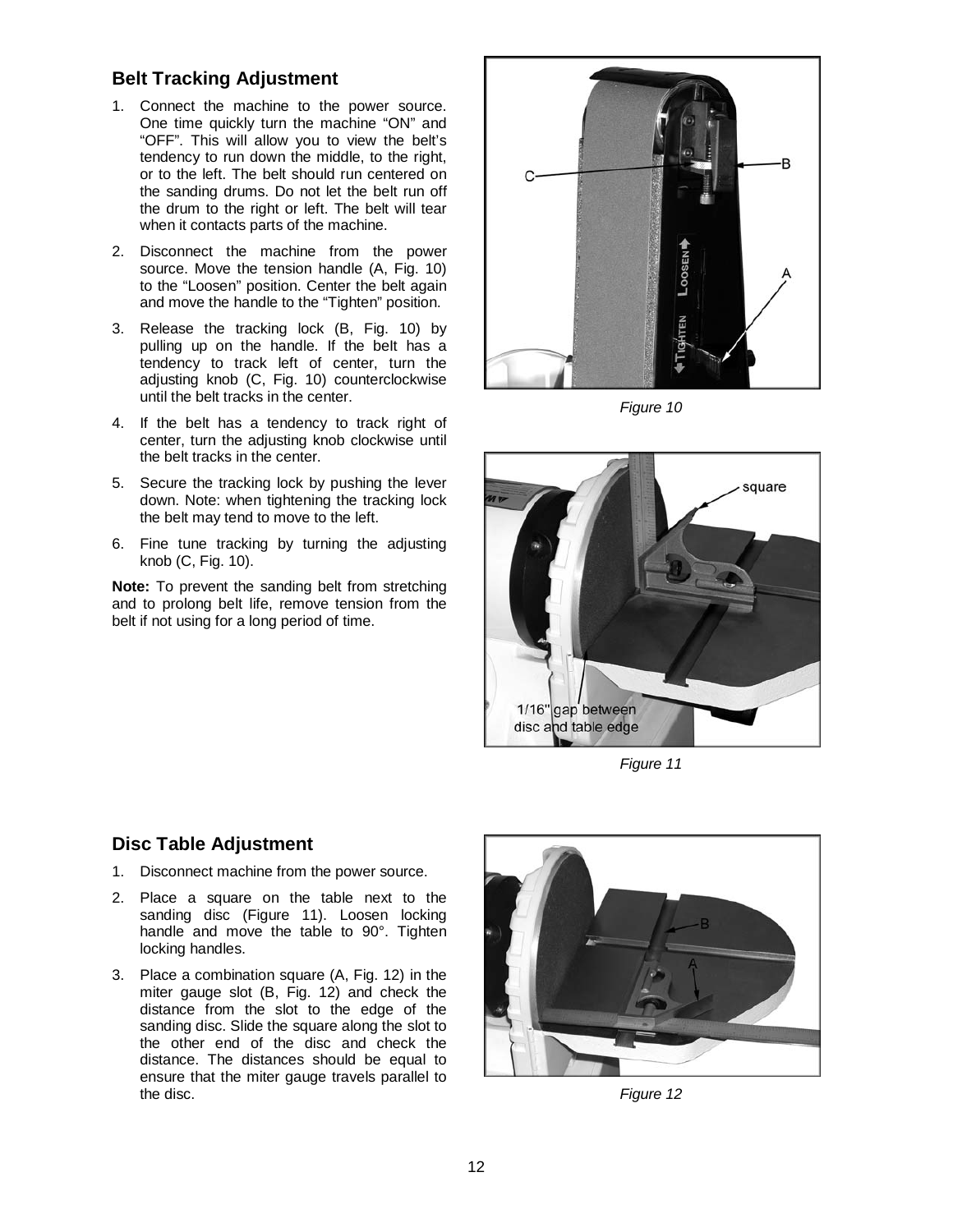- 4. If the miter slot is not parallel, loosen the two socket head cap screws (A, Fig. 13) and adjust for parallel. Tighten the two screws when the adjustment is complete.
- 5. Always maintain a gap of approximately 1/16" between the table edge and disc. Once the table is square and parallel to the disc adjust the 90° stop. Loosen hex nut (B, Fig. 13) and tighten the set screw (C, Fig. 13) until it contacts the trunnion. Tighten hex nut.
- 6. If the pointer does not line up with the "0" on the scale loosen the screw and adjust for "0". Tighten the screw.
- 7. The table can be tilted between 0°-45° by loosening the handle (D, Fig. 13) and tilting the table to the desired angle. Tighten the handle. Always maintain a gap of approximately 1/16" between the table edge and disc.

**Note:** The belt table can be removed and the disc table can be used in its place. There are two holes in the base below the sanding belt that will accommodate the disc table's support rod and locking handle.

### **Sanding Disc Replacement**

- 1. Disconnect machine from the power source.
- 2. Loosen the handle (C, Fig. 14) and remove the table assembly (A, Fig. 14).
- 3. Turn the knob (B, Fig. 14) and swing open the cover.
- 4. Remove old sanding disc by stripping from wheel. Make sure the disc plate is clean.
- 5. Press the new disc firmly into place.

### **Center Point**

The center point (A, Fig. 15) provided with the sander can be used for sanding circles. The center point can be locked in position by tightening the set screws (B, Fig. 15).

### **On/Off Switch**

The machine can be turned on by moving the switch (C, Fig. 15) to the up position. The key (D, Fig. 15) can be removed when the machine is in the off position. With the key removed the switch will not operate.



*Figure 13* 



*Figure 14* 



*Figure 15*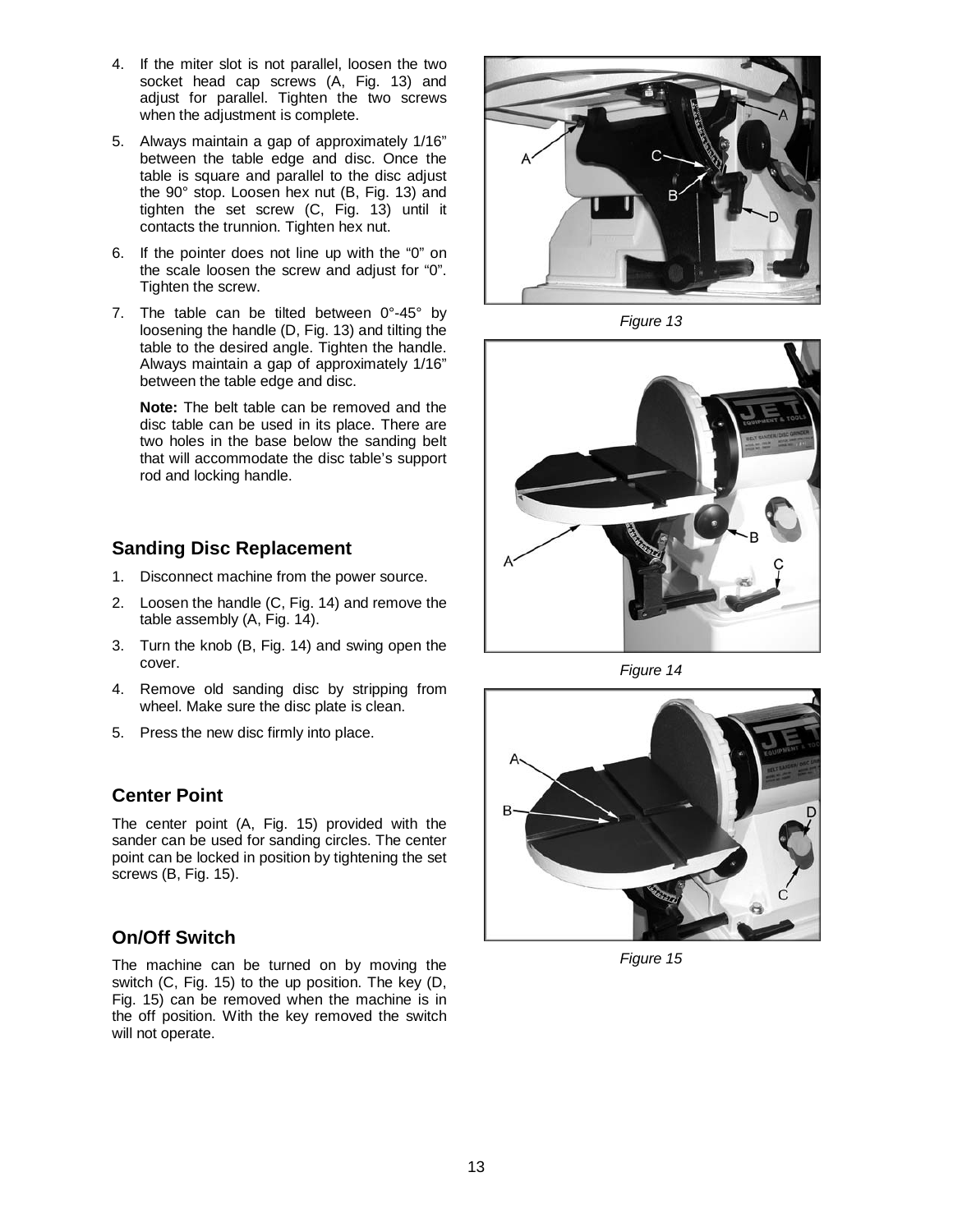### **Dust Collection**

- 1. Hook the sander to a dust collector using a 4" diameter hose and clamp (A, Fig. 16). JET offers a wide variety of hoses, adapters and dust collectors.
- 2. Loosen the wing nut (B, Fig. 16) and pull the gate (C, Fig. 16) open to allow air suction to the sanding belt. Push the gate closed to shut off air suction. Tighten the wing nut.
- 3. Push the gate (D, Fig. 16) down to shut off air suction to the disc. Lift the gate to open the air suction to the disc.



*Figure 16* 

### **Maintenance**

Keep the exposed metal surface of the disc table clean and free of rust. Use a light coat of paste wax to protect the surface.

#### **Lubrication**

All moving parts run on sealed ball bearings and require no lubrication.

## **Optional Accessories**

708596 Open Stand with Belt Rack

708597 Closed Stand with Belt Rack

Dust Collectors and Accessories: see your JET Distributor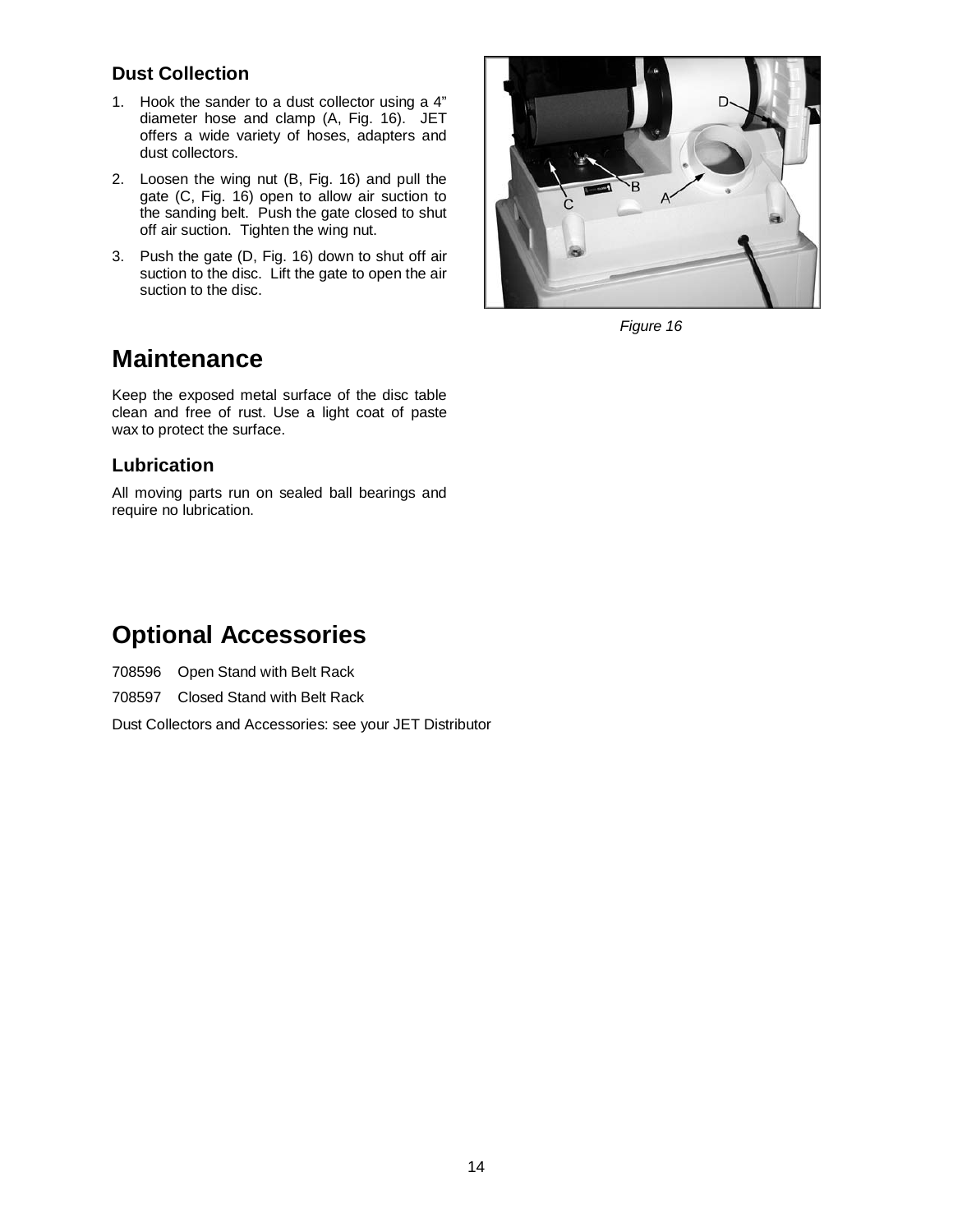# **Troubleshooting**

| <b>Trouble</b>                            | <b>Probable Cause</b>                    | Remedy                                                                                                         |
|-------------------------------------------|------------------------------------------|----------------------------------------------------------------------------------------------------------------|
|                                           | Sander unplugged from wall, or motor.    | Check all plug connections.                                                                                    |
| Sander will not start                     | Fuse blown, or circuit breaker tripped.  | Replace fuse, or reset circuit breaker.<br>Make sure supply circuit matches<br>amperage rating on motor plate. |
|                                           | Cord damaged.                            | Replace cord.                                                                                                  |
| Sanding belt does not<br>come up to speed | Extension cord too light or too long.    | Replace with adequate size and length<br>cord.                                                                 |
|                                           | Low current.                             | Contact a qualified electrician.                                                                               |
| Machine vibrates<br>excessively           | Stand on uneven floor.                   | Adjust stand so that it rests evenly on<br>the floor.                                                          |
| Abrasive belt keeps<br>tearing            | Belt is running in wrong direction.      | Arrows on the sanding belt and<br>machine should be pointing in the same<br>direction.                         |
| Sanded edge not                           | Table not square to sanding belt.        | Use a square to adjust table to sanding<br>belt.                                                               |
| square                                    | Miter slot not parallel to sanding belt. | Use a square to adjust the table's miter<br>slot parallel to the sanding belt.                                 |
|                                           | Work held still.                         | Keep workpiece moving.                                                                                         |
| Sanding marks on<br>wood                  | Wrong grit sanding belt.                 | Use coarser grit for stock removal and<br>fine grit for finish sanding.                                        |
|                                           | Feed pressure too great.                 | Never force work into sanding platen.                                                                          |
|                                           | Sanding against the grain.               | Sand with the grain.                                                                                           |

# **Replacement Parts**

Replacement parts are listed on the following pages. To order parts or reach our service department, call 1- 800-274-6848, Monday through Friday (see our website for business hours, www.jettools.com). Having the Model Number and Serial Number of your machine available when you call will allow us to serve you quickly and accurately.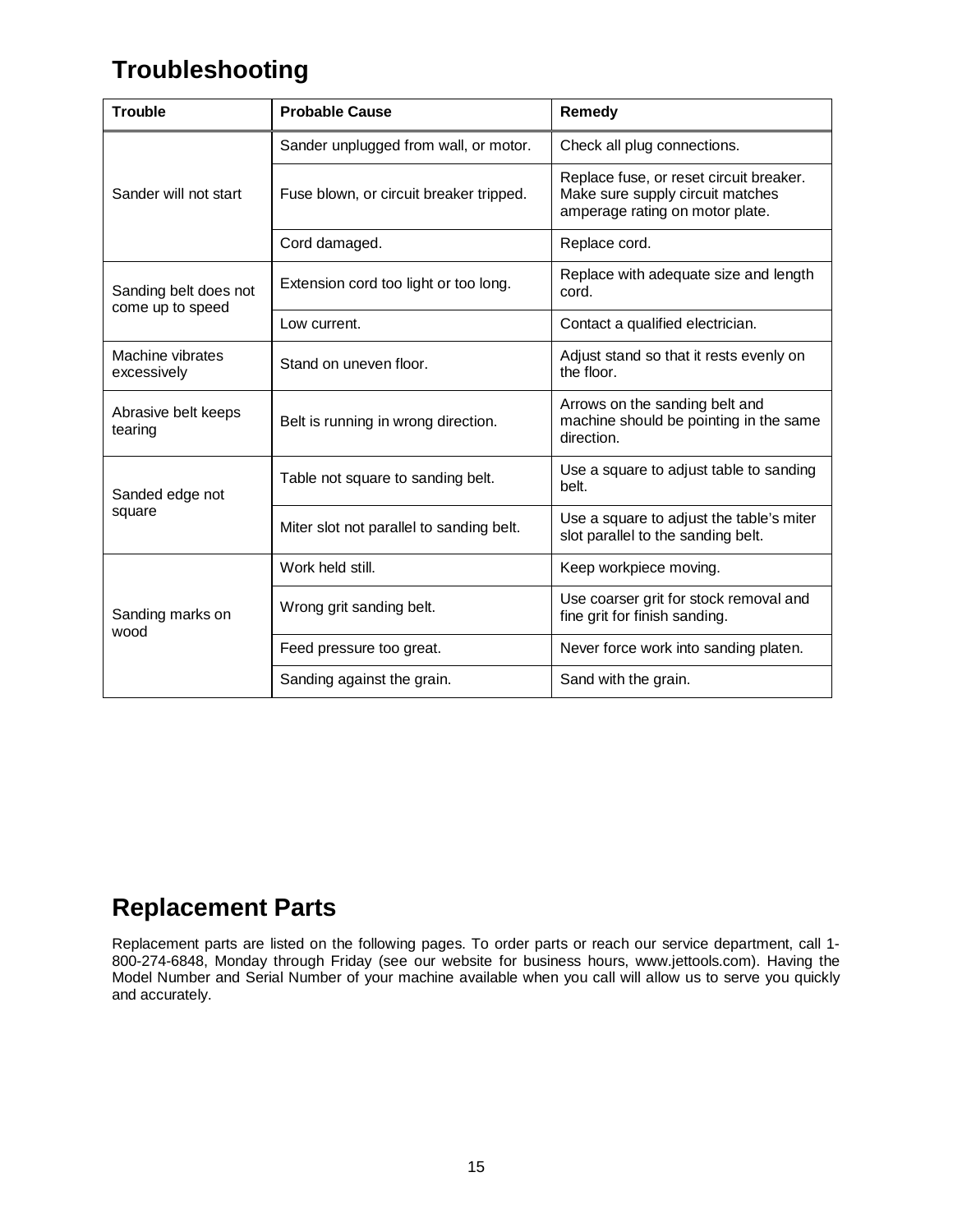### **Disc Sander Assembly Breakdown**

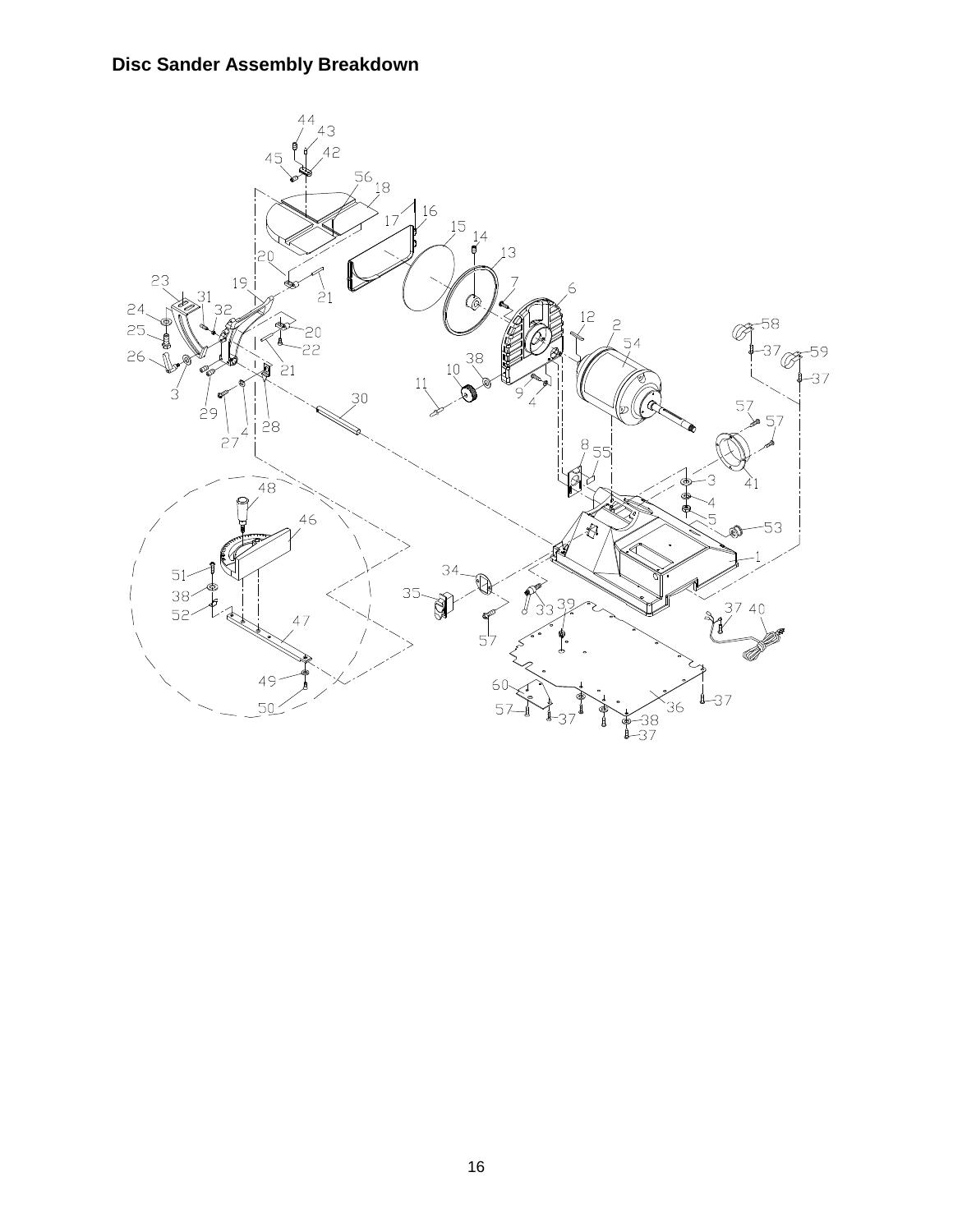## **Parts List for the Disc Sander Assembly**

| Index No. Part No. | <b>Description</b>                                          | <b>Size</b> | Qty |
|--------------------|-------------------------------------------------------------|-------------|-----|
|                    |                                                             |             |     |
|                    |                                                             |             |     |
|                    | JSG96-102A Starting Capacitor (not shown)  150MFD, 125VAC 1 |             |     |
|                    | JSG96-102B Running Capacitor (not shown)  20uF, 250VAC  1   |             |     |
|                    |                                                             |             |     |
|                    |                                                             |             |     |
|                    |                                                             |             |     |
|                    |                                                             |             |     |
|                    |                                                             |             |     |
|                    |                                                             |             |     |
|                    |                                                             |             |     |
|                    |                                                             |             |     |
|                    |                                                             |             |     |
|                    |                                                             |             |     |
|                    |                                                             |             |     |
|                    |                                                             |             |     |
|                    |                                                             |             |     |
|                    |                                                             |             |     |
|                    |                                                             |             |     |
|                    |                                                             |             |     |
|                    |                                                             |             |     |
|                    |                                                             |             |     |
|                    |                                                             |             |     |
|                    |                                                             |             |     |
|                    |                                                             |             |     |
|                    |                                                             |             |     |
|                    |                                                             |             |     |
|                    |                                                             |             |     |
|                    |                                                             |             |     |
|                    |                                                             |             |     |
|                    |                                                             |             |     |
|                    |                                                             |             |     |
|                    |                                                             |             |     |
|                    |                                                             |             |     |
|                    |                                                             |             |     |
|                    |                                                             |             |     |
|                    |                                                             |             |     |
|                    |                                                             |             |     |
|                    |                                                             |             |     |
|                    |                                                             |             |     |
|                    |                                                             |             |     |
|                    |                                                             |             |     |
|                    |                                                             |             |     |
|                    |                                                             |             |     |
|                    |                                                             |             |     |
|                    |                                                             |             |     |
|                    |                                                             |             |     |
|                    |                                                             |             |     |
|                    |                                                             |             |     |
|                    |                                                             |             |     |
|                    |                                                             |             |     |
|                    |                                                             |             |     |
|                    |                                                             |             |     |
|                    |                                                             |             |     |
|                    |                                                             |             |     |
|                    |                                                             |             |     |
|                    |                                                             |             |     |
|                    |                                                             |             |     |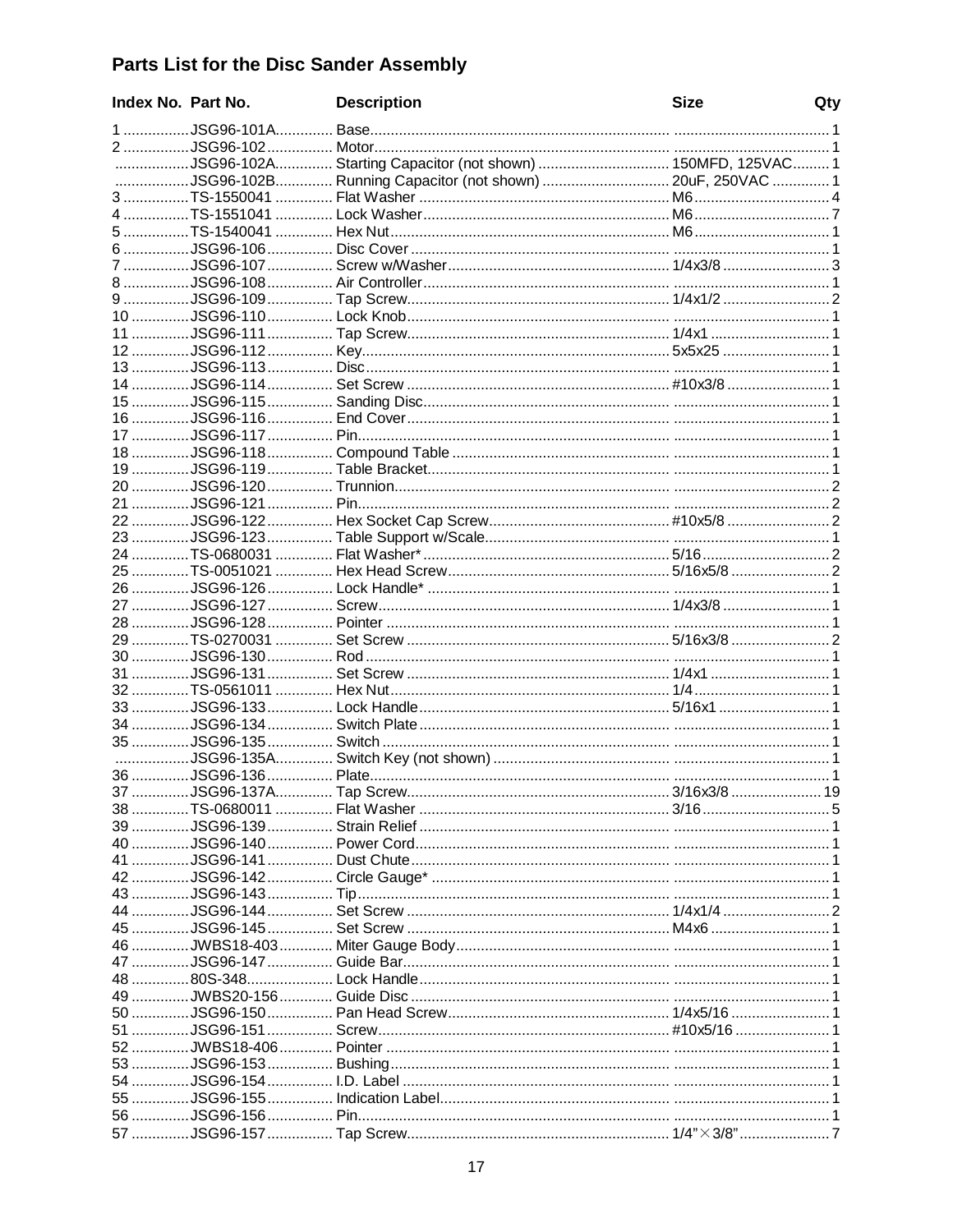| Index No. Part No. Description | <b>Size</b> | $Q$ ty |
|--------------------------------|-------------|--------|
|                                |             |        |
|                                |             |        |
|                                |             |        |
|                                |             |        |
|                                |             |        |

\* items marked with an asterisk are part of the Hardware Kit, page 21.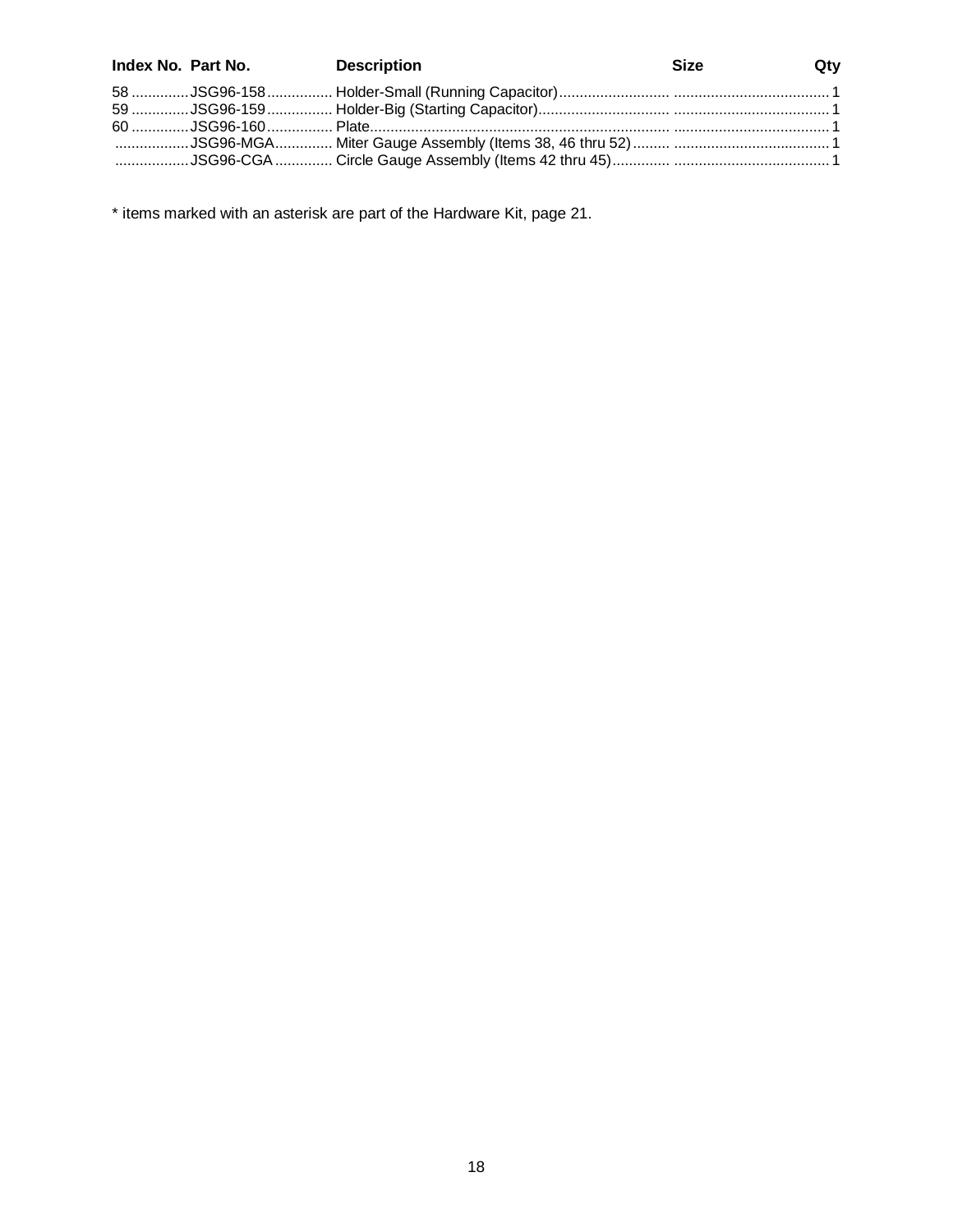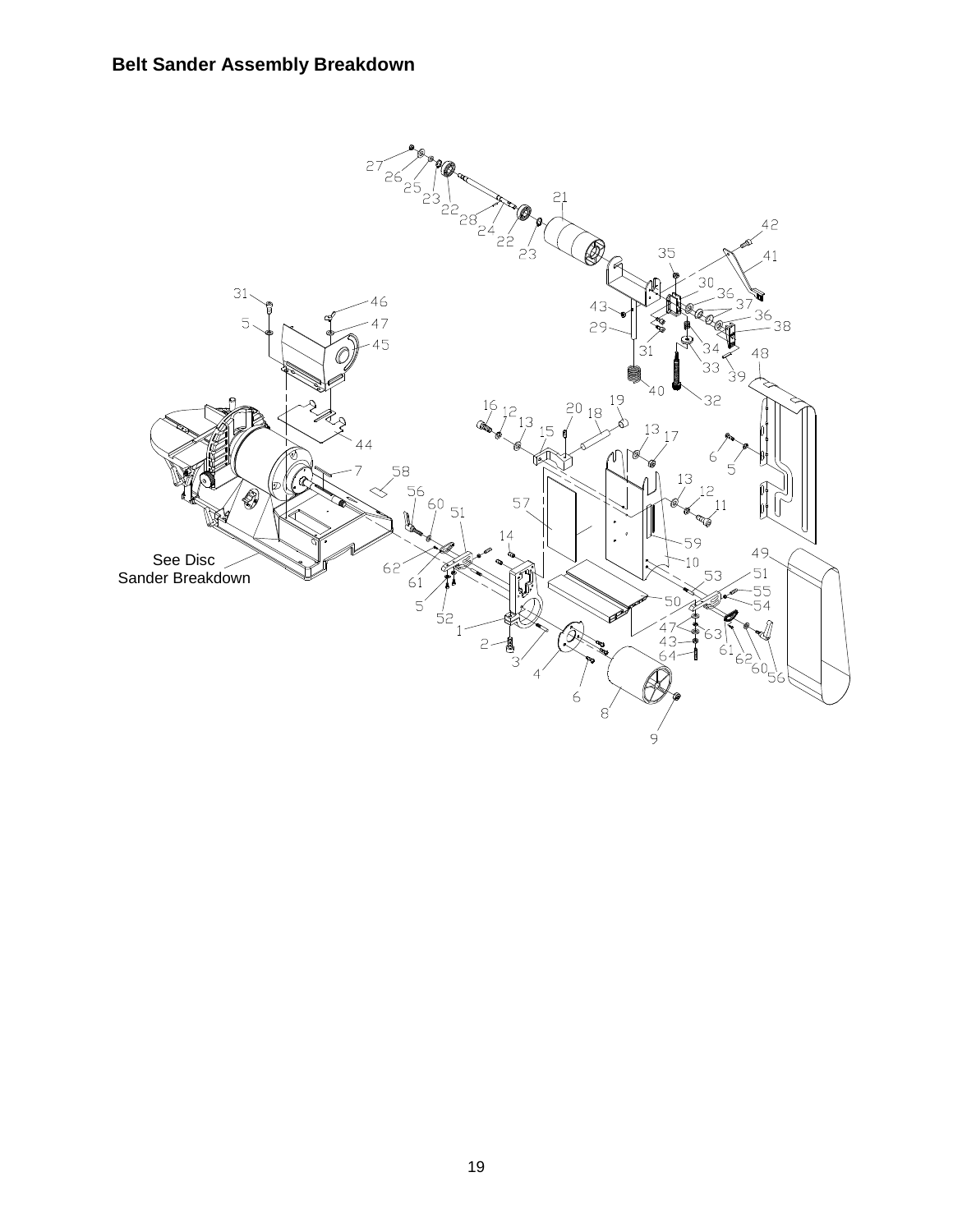### Parts List for the Belt Sander Assembly

| Index No. Part No. | <b>Description</b> | <b>Size</b> | Qty |
|--------------------|--------------------|-------------|-----|
|                    |                    |             |     |
|                    |                    |             |     |
|                    |                    |             |     |
|                    |                    |             |     |
|                    |                    |             |     |
|                    |                    |             |     |
|                    |                    |             |     |
|                    |                    |             |     |
|                    |                    |             |     |
|                    |                    |             |     |
|                    |                    |             |     |
|                    |                    |             |     |
|                    |                    |             |     |
|                    |                    |             |     |
|                    |                    |             |     |
|                    |                    |             |     |
|                    |                    |             |     |
|                    |                    |             |     |
|                    |                    |             |     |
|                    |                    |             |     |
|                    |                    |             |     |
|                    |                    |             |     |
|                    |                    |             |     |
|                    |                    |             |     |
|                    |                    |             |     |
|                    |                    |             |     |
|                    |                    |             |     |
|                    |                    |             |     |
|                    |                    |             |     |
|                    |                    |             |     |
|                    |                    |             |     |
|                    |                    |             |     |
|                    |                    |             |     |
|                    |                    |             |     |
|                    |                    |             |     |
|                    |                    |             |     |
|                    |                    |             |     |
|                    |                    |             |     |
|                    |                    |             |     |
|                    |                    |             |     |
|                    |                    |             |     |
|                    |                    |             |     |
|                    |                    |             |     |
|                    |                    |             |     |
|                    |                    |             |     |
|                    |                    |             |     |
|                    |                    |             |     |
|                    |                    |             |     |
|                    |                    |             |     |
|                    |                    |             |     |
|                    |                    |             |     |
|                    |                    |             |     |
|                    |                    |             |     |
|                    |                    |             |     |
|                    |                    |             |     |
|                    |                    |             |     |
|                    |                    |             |     |
|                    |                    |             |     |
|                    |                    |             |     |
|                    |                    |             |     |
|                    |                    |             |     |
|                    |                    |             |     |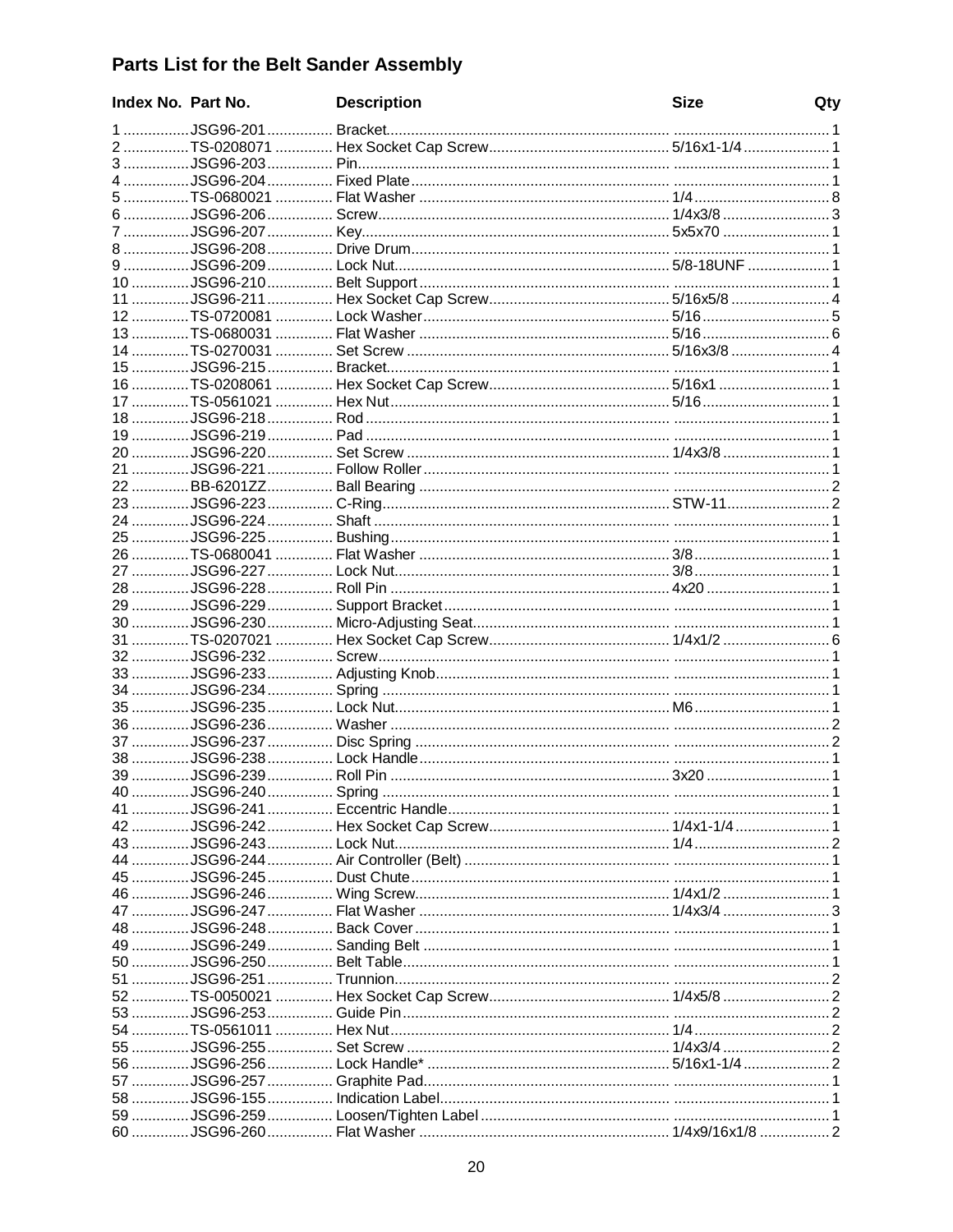|  | Index No. Part No. Description | <b>Size</b> | Qty |
|--|--------------------------------|-------------|-----|
|  |                                |             |     |
|  |                                |             |     |
|  |                                |             |     |
|  |                                |             |     |

..................JSG96-HK................... Hardware Kit (Includes items marked with \*, and a 6mm hex wrench)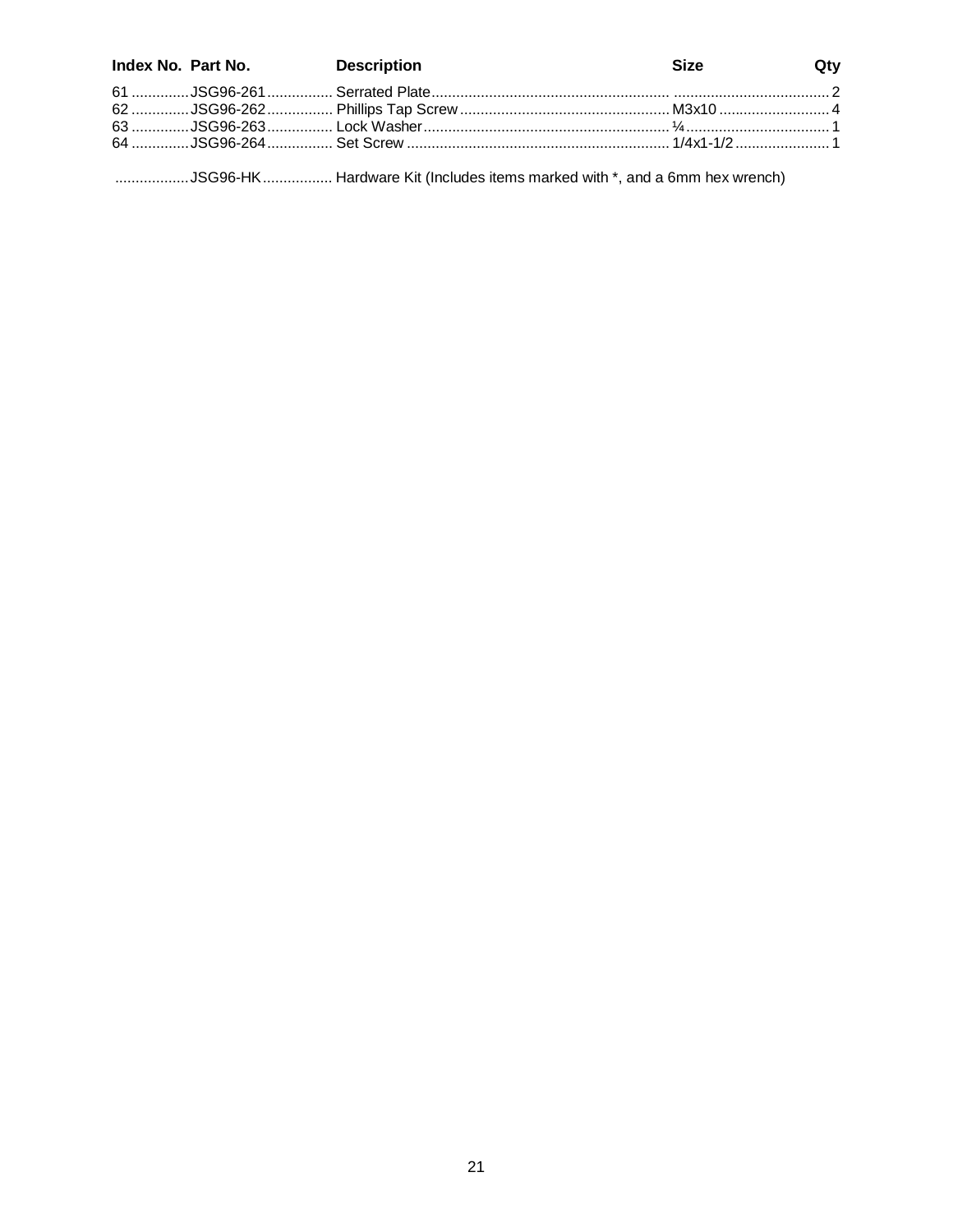### **Open Stand Assembly (Optional)**



| Index No. Part No. | <b>Description</b> | <b>Size</b> | Qty |
|--------------------|--------------------|-------------|-----|
|                    |                    |             |     |
|                    |                    |             |     |
|                    |                    |             |     |
|                    |                    |             |     |
|                    |                    |             |     |
|                    |                    |             |     |
|                    |                    |             |     |
|                    |                    |             |     |
|                    |                    |             |     |
|                    |                    |             |     |
|                    |                    |             |     |
|                    |                    |             |     |
|                    |                    |             |     |
|                    |                    |             |     |
|                    |                    |             |     |

..................JSG96-HKA............... Hardware Kit for Open Stand (includes items marked with \*)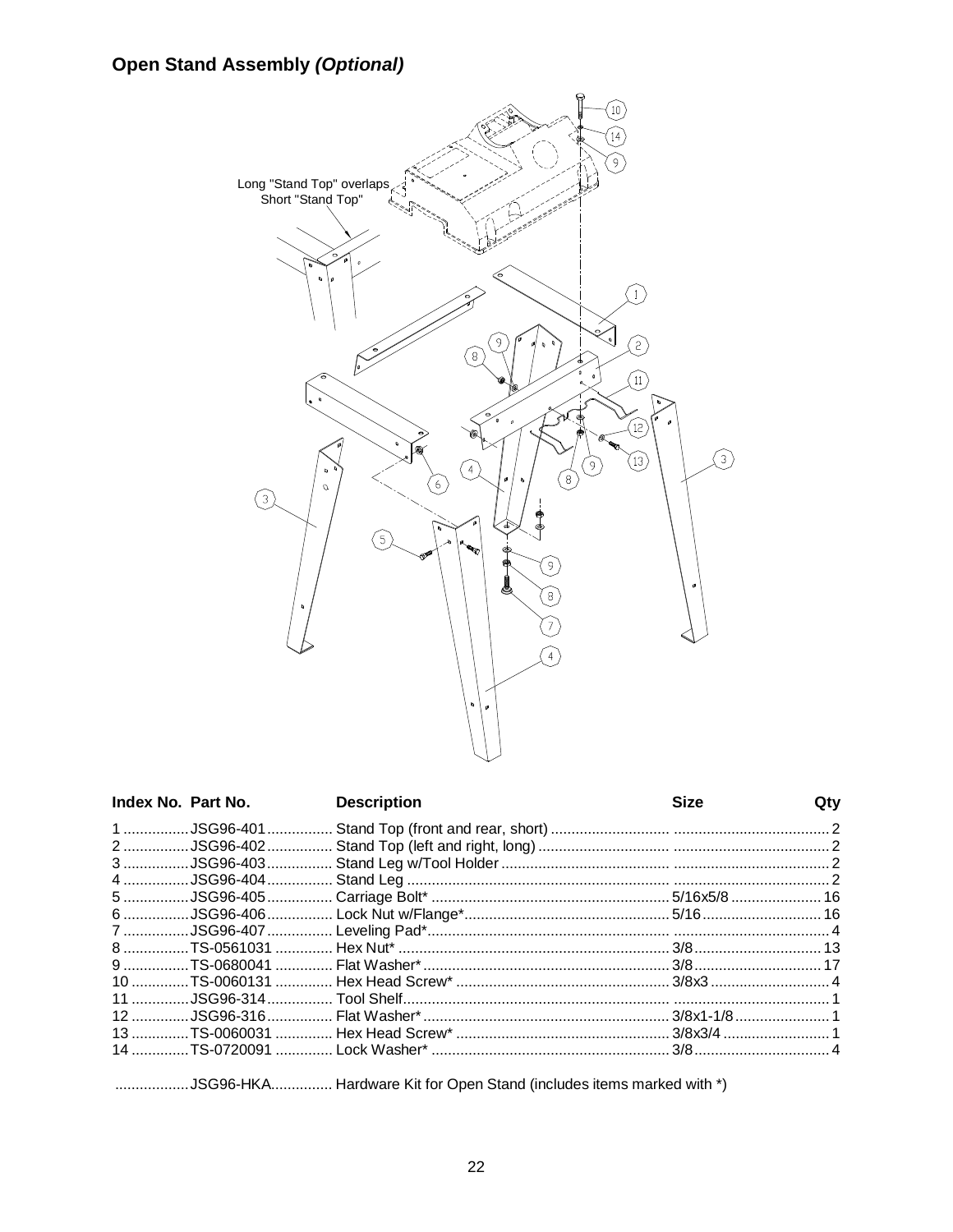